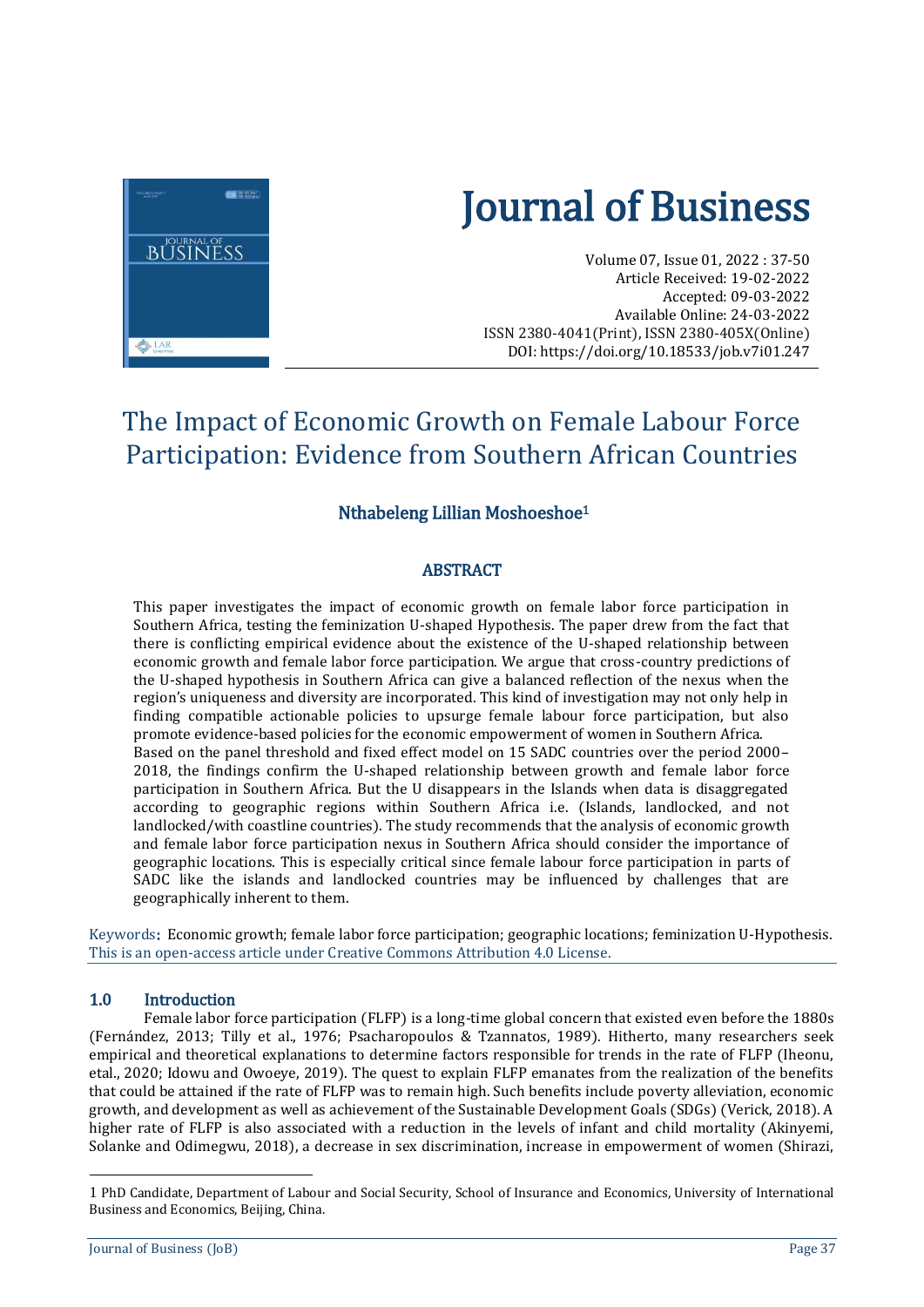2012). Moreover, improvement in the FLFP rate enables countries to enjoy the demographic dividends that come with a decline in fertility rates which also allows the working-age population to be higher than the proportion of dependents (Klassen and Pieters, 2012). Besides, half of the adult population in the world is made up of women (Pimkina & De la Flor, 2020).

The renowned feminization U-Hypothesis is a stylized fact (Verick, 2018) used to explain the economic growth- female labour force participation nexus. It assumes a non-linear U-shaped relationship between economic growth and female labor force participation (Luci, 2009). The relationship also involves changes in other factors like fertility rates, female formal education, female formal employment, the rate of female selfemployment, the time that women spent on unpaid family care duties, and social norms towards married women (Goldin, 1995). A positive change in these factors should lead to higher rates of female labour force participation (Klasen, 2019). But this has not been the case in many developing countries (Backhaus & Loichinger, 2021) since social exclusion in employment persists, the gender gap in employment widens (Anyanwu & Augustine, 2013) and women continue to engage in poor-quality jobs to escape poverty or to lessen hardships of economic shocks (Verick, 2018). Looking at the experience of fast growth in the developed world, their success story can be attributed to high numbers of women in formal employment, i.e., women make up half of their labor force (Iheonu et al., 2020).

This paper examines the relationship between economic growth and FLFP in Southern Africa, especially for countries that fall under the Southern African Development Community (SADC). Evidence suggests that FLFP is devalued in SADC and women form a large portion of the poor with limited access to resources and economic opportunities. The SADC is also male-dominated in terms of formal employment (Nyamweda & Morna, 2019). The lack of job opportunities for women in some SADC countries propels women to engage in poor quality jobs (Altman & Pannell, 2012) inherent in the informal economy and whose job security depends largely on the absence of global crises (Rogan & Skinner, 2020).

An investigation of the feminization U-hypothesis focusing on Southern Africa especially countries under SADC is needed considering the dearth of literature in this region and the high rate of unemployment among women. Many cross-country studies which previously examined the U-shaped relationship between economic growth and female labor force participation in Africa include Verme (2014) and Chapman (2015) who examined the MENA countries. Also, Klasen (2019) expanded from MENA to other developing countries like Latin America and South Asia. Idowu and Owoeye (2019) looked into the five African regions (Northern, Central, Western, Eastern, and Southern Africa, though only nine countries were from Southern Africa) while (Iheonu et al., 2020) focused on West Africa. Even though a few scholars included some SADC countries in their analysis of FLFP but the gap remains. The noticeable contribution to the study of FLFP in Africa include the work of Ntuli and Wittenberg (2013) and Yakubu (2010) who looked into FLFP in South Africa; Gronzales et al. (2015) focused on both Sub-Saharan Africa and OECD countries; Sackey (2005) both looked into Ghana. But some of these studies are country-specific while others focus more on education as a key factor driving FLFP. In addition, Southern Africa is already dragging behind its regional counterparts when it comes to economic growth (African Development Bank, 2019) making it necessary to investigate the growth- FLFP nexus in the region.

Nonetheless, the present study is different from previous studies because we employ the threshold panel models to estimate the growth- FLFP nexus. Most studies used other models, for instance, Gaddis and Klasen (2014) found less robust evidence for the U-shape hypothesis by testing both a static (ordinary least squares - OLS and fixed effects) model and a dynamic (autoregressive) model. Verme (2014) divided analysis between parametric and nonparametric evidence. The researcher's nonparametric evidence confirmed that the U-shape hypothesis did hold both worldwide and within the MENA region. Lahoti and Swaminathan (2013) analyzed the relationship between economic development and FLFP in India by using dynamic panel methods but did not find the U-shaped relationship. The panel threshold methodology has been previously used by (Hansen, 1999). Moreover, it has been used by (Wang & Wang, 2021) and acknowledged by (Wang, 2015) as the extensively used method in macroeconomics and financial analysis due to its simple and apparent economic implications. In our analysis, data is further disaggregated to estimate the nexus between economic growth and female labor force participation by geographic locations namely; landlocked, Islands, and not landlocked countries. Using geographic economics to analyze the nexus is not common in the literature but can bring better insights into the relationship.

The testable hypothesis is that there is a U-shaped relationship between economic growth and female labor force participation in Southern Africa and its geographic locations. The next section of the paper gives a background of the study and a synopsis of the theoretical and empirical literature on the relationship between growth and FLFP. Then section three discusses the data and empirical methodology while section four presents the estimation results and discusses the findings. Section five summarizes the study and provides policy recommendations.

#### 2.0 Background

Countries in Southern Africa decided to form a regional economic integration in 1992. One of the major reasons for forming SADC was the pressing need to accelerate the economic and social development of its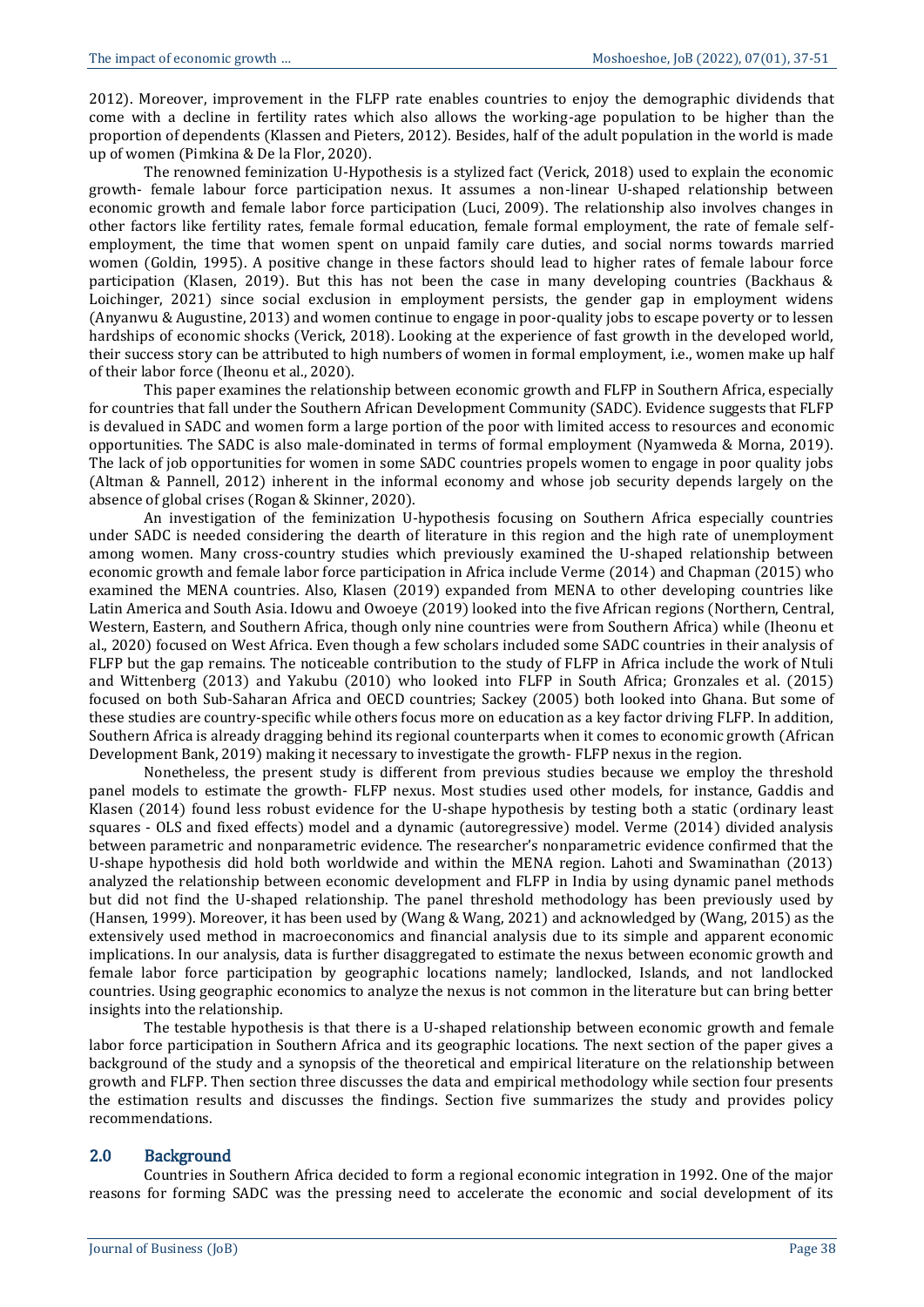member countries to improve the standards of living of their people (Evans, 1997). This led to the formation of the Gender Unit of SADC in 1997. The unit had to pursue six priority areas, of which number four is empowerment programs for SADC women. Later, in 2008, the SADC Protocol on Gender Development was adopted to deal with womwomen'sonomic empowerment (SADC, 2012). Over the years, SADC endeavored to increase economic opportunities for women in terms of access to more and better jobs, creating a business climate that encourages them to start and continue to do businesses, improving access to a financial sector that supports women, implementing gender-sensitive trade policies and employment policies that promote women to be in top lethe vel of management in the private sector which has been dominated by men for a long time. Unfortunately, women are still not well represented in senior and middle management positions as compared to their male counterparts (SADC Selected Economic and Social Indicators, 2018). Southern Africa ranked lowest compared to its regional counterparts. In 2018 Southern Africa had an estimated GDP growth of 1.2 percent. The other five economic regions of Africa ranked higher as follows; Central Africa at 2.2 percent, West Africa at 3.3 percent, North Africa at 4.9 percent, and East Africa at 5.7 percent (African Development Bank, 2019).

Although economic growth and economic development have been used interchangeably in the study of female labor force participation, the two concepts are not the same. Nafzinger (2006) argues that in terms of semantics there is a thin difference between the two concepts. Economic development depicts economic growth accompanied by changes in output distribution and economic structure. These changes may include an improvement in the material well-being of the poorer half of the population; a corresponding increase in GNP share of industry and services; an increase in the education and skills of the labor force; substantial technical advances originating within the country (Nafziger, 2006). All the same, the feminization hypothesis predicts that during economic development, as countries grow, the rate of FLFP changes (Boserup, 1970; Luci, 2009). The transition from a subsistence agricultural economy to an industrialized and labor-intensive economy brings about a change in the rate of FLFP (Olivetti, 2013). Thus, the dynamics in the rate of FLFP are due to structural changes in the economy (Çağatay and Özler, 1995; Goldin, 1995; Gaddis and Klasen, 2014).

#### 3.0 The U-shaped Relationship between Economic Growth and FLFP

The pioneering work on the feminization U-Hypothesis includes (Sinha, 1967; Boserup, 1970; Durand, 1975) and who discovered that economic development determines the rate of FLFP. That is, when economies are at low-income levels, FLFP is high in subsistence farming and other unpaid and or informal jobs. This is because the demand for female labor in the industrial sector greatly declines due to the advent of industrialization. At this phase, the nature of jobs available requires brunt and that social stigma against working women prevails. But when a country is at a high-income level, FLFP in formal employment is higher than in informal employment. This is because when industries expand, more white-collar job openings which are deemed suitable for women, emerge. In between these two extremes of low and high-income levels is a transformation process that involves changes in fertility rates, female education, and social norms. This explains the plateau phase of the U-curve, whereby women are preoccupied with their career and skills acquisition. Also, low fertility rate and social stigma against working women facilitate changes in FLFP at this phase. After the plateau phase, FLFP gradually increases with the level of growth and development, leading to a U-shaped curve (Goldin, 1995). Good-sized evidence verified the existence of the U-shaped relationship between female labor force participation and economic growth and development, including the work of the following scholars; Iheonu et al., (2020); Altuzarra et al., (2019); Chapman (2015); Tam (2011); Luci (2009); Cagatay & Ozler (1995); Goldin (1995).

As research on feminization U-hypothesis evolves, researchers tend to include other factors in their analysis, including unemployment (Altuzarra et al., 2019), urbanization (Fatima & Sultana, 2009), and recently, the income inequality measured by the Gini coefficient, the Atkinson index and the Palma ratio (Iheonu et al., 2020). There are many factors that can cause the relationship between the level of economic development and FLFP to differ across countries (Durand, 1975). These distinctive features of countries may be in a form of gender discrimination (Goldin, 1995; Boserup, 1970), different religious beliefs (Muslims versus Christians) (Fernández, 2013), and the income status of countries (Mammen & Paxson, 2000; Lechman and Kaur, 2015). It is logical then to deduce that other factors such as the geographic setup of Southern Africa (i.e. conglomeration of countries that are either island, landlocked, or not landlocked) may influence the nature of the relationship between economic growth and FLFP in Southern Africa. Hence, economists have also noted the crucial role of economic geography on development and growth since economic policy choices are influenced to a large extent by geography. For instance, the geographic location of a country has an impact on economic growth through its effects on such issues as transport costs, disease burdens, and agricultural productivity. Thus, geographic considerations should be taken into account in econometric and theoretical studies of cross-country economic growth (Gallup, Sachs, & Mellinger, 1999).

In Southern Africa, approximately 70% of women are informal cross-border traders. So, cross-border trade is a source of livelihood for many women which also contributes a lot to the GDP of Southern Africa. But this kind of trade has mishaps that negatively affect women enterprises and the effect of these mishaps differ across border posts (Blumberg et al., 2016; Gofhamodimo, 2018). While landlocked countries may be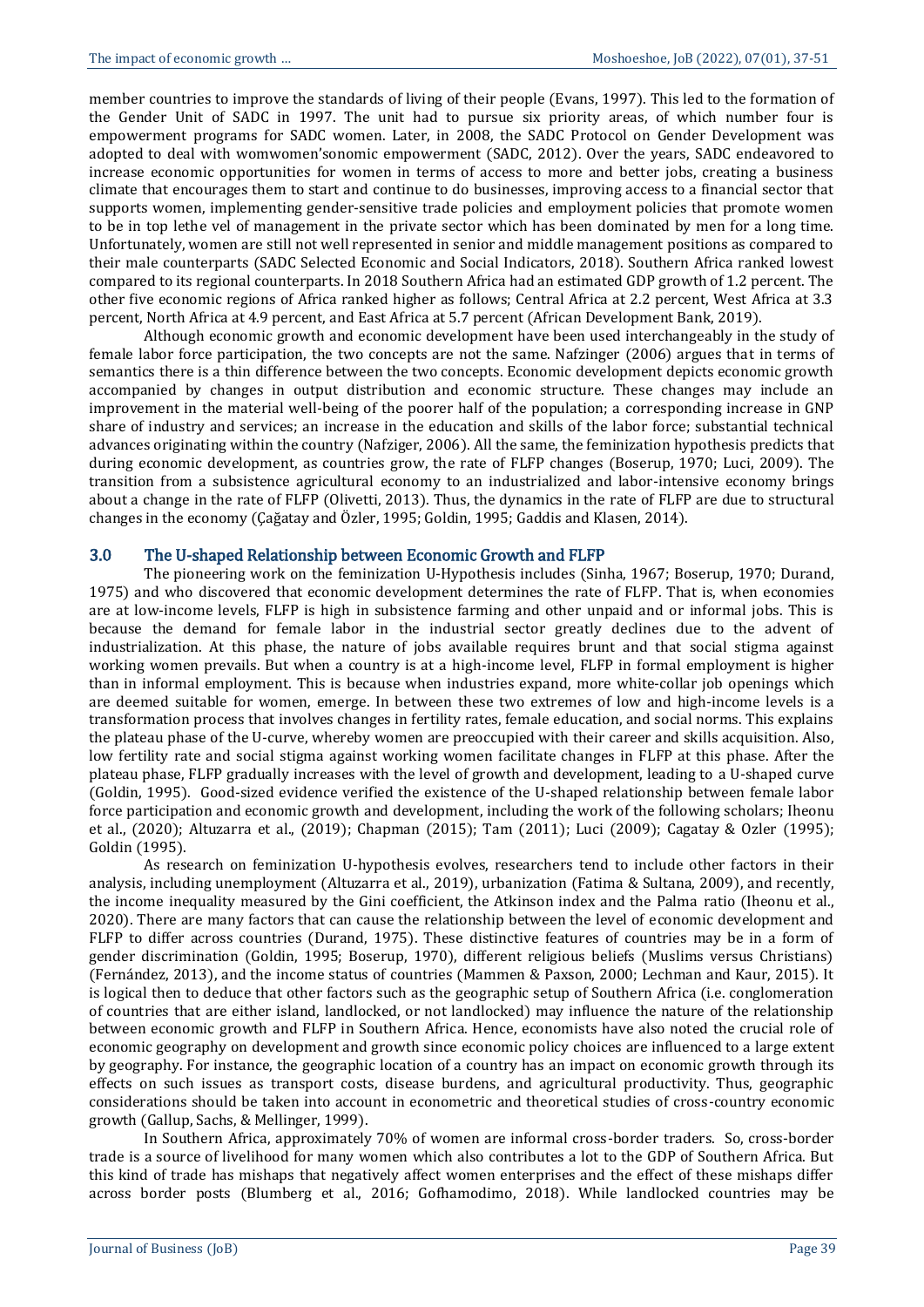particularly disadvantaged by their lack of access to the sea (Gallup et al., 1999), income levels may be precarious in small island economies because they are vulnerable to variations in economic, natural, and political forces (Tisdell, 2009). Sustaining the development of a small island is in itself a very challenging exercise for any government and people due to socioeconomic issues such as the overexploitation of resources, adverse terms of trade, outward migration of skills, foreign debt servicing, and drug trafficking (Obasi, 1994 in Philip Ndegwa et al., 1995). These geographic limitations tend to affect FLFP. For instance, female unemployment remained a major problem in the Mauritian society (Tandrayen-Ragoobur et al., 2011). Some gaps in the literature remain, especially on the economic growth-FLFP nexus in SADC and its geographic diversity. Scarce literature related to this matter includes (Herrera et al., 2016) who focused on fertility and FLFP in Madagascar, and (Gaddis & Ranzani, 2020; Tandrayen-Ragoobur; et al., 2011) who analyzed the determinants of FLFP in Mauritius. Though these country-specific studies provide insights into FLFP in the Islands, they do not provide an all-inclusive view of the SADC geographic situation necessary to make growthlabor force participation policies that are compatible with SADC and the whole of Southern Africa.

The empirical literature which refutes the U-Hypothesis includes the work of Gaddis and Klasen (2011) who discovered that the U-Hypothesis does not hold when dynamic instead of static panel data methods are employed and made a conclusion that, "while it remains possible that today's advanced economies transitioned through the U throughout their economic development, the U-shape seems to have little relevance for most developing countries today" (Gaddis, 2011 pp. 28). In another study, the U-shaped feminization Hypothesis is not supported for the Western African region (Iheonu, etal., 2020). Chapman (2015) finds that structural change from agriculture to industry insufficiently explains the falling FLFP along the declining part of the U-curve. However, there is empirical evidence in support of the U hypothesis in Africa for instance, Idowu and Owoeye (2019) find that the relationship between FLFP and economic development is inverted U-shaped.

#### 4.0 Data and Empirical Methodologies

The data for this study come from 15 Southern African countries and cover the period 2000 to 2018. The dependent variable is FLFP and the independent is GDPPC (gross domestic product per capita). All the variables were chosen based on the contemporary literature. The list of countries included in the study and corresponding population are listed in Appendix 1. Description of variables used in the study is provided in Appendix 2. The geographic locations of SADC are provided in Appendix 3.

This study employs the panel threshold technique to examine the inverted U-shaped relationship between economic growth and FLFP. The panel threshold methodology has been used by Hansen (1999) and Wang and Wang (2021). The threshold effect describes what happens when one variable attains a certain point, causing another variable to change its trend (Huang, Liu, Cai, Hao, & Lei, 2018). As the threshold model expresses a nonlinear relationship between variables, it is thus a suitable model for threshold effect.

The threshold regression model starts with a single threshold. The choice of the sample separation points in threshold regression models is unsystematic, which complicates the regression process and makes the findings difficult to be interpreted. However, Hansen (1999) developed a panel threshold model with isolated effects to address the weaknesses of the classic threshold analysis methodologies. As the threshold model can determine the threshold value and checks its significance, the regression findings are easily interpretable.

For a single threshold, the panel threshold regression setting is as follows:

$$
y_{it} = \mu + \theta_0 Z_{it} + \theta_1 X_{it} (q_{it} < \gamma) + \theta_2 X_{it} (q_{it} > \gamma) + u_i + e_{it}
$$
 (1)

Where  $y_{it}$  is the explained variable,  $Z_{it}$  is the control,  $X_{it}$  is the explanatory variable,  $q_{it}$  is the threshold variable, and  $\gamma$  is the threshold limit, which separates the equation into two regimes.  $\mathbf{u}_i$  is the country fixed effect, while  $e_{it}$  is the noise and  $\hat{i}$  and  $\hat{i}$  are entity and year indices respectively.

#### 5.0 Model Parameter Estimation

The threshold model is run under different threshold settings for parameter estimation. A traditional linear model is then produced by fitting the computed threshold value(s) into the threshold model (Yi & Xiao-li, 2018). The OLS technique is used to calculate the sum of squared residuals (SSR)  $s_1(y)$  for each linear model. The exact threshold value is that which minimizes the SSR of the full model.

The OLS estimation is then used to estimate  $\beta$  as follows:

$$
\hat{\beta}(\gamma) = (X^*(\gamma)'X^*(\gamma))^{-1}X^*(\gamma)'Y^*
$$
\n(2)

Applying the fixed-effect transformation to the explanatory and outcome variables, Eq. (2) yields X\* and Y\*. The vector of the residuals is given as:  $\hat{e}^*(\gamma) = Y^* - X^*(\gamma)\hat{\beta}(\gamma)$  and the corresponding SSR by:  $s_1(\gamma) = \hat{e}^*(\gamma)' \hat{e}^*(\gamma)$  (3)

Eq. (4) below is then used to find the ideal threshold value  $\hat{Y}$  which minimizes  $s_1(y)$  in Eq. (3). In addition, the slope coefficient  $\hat{\beta} = \hat{\beta}(\gamma)$  is found using: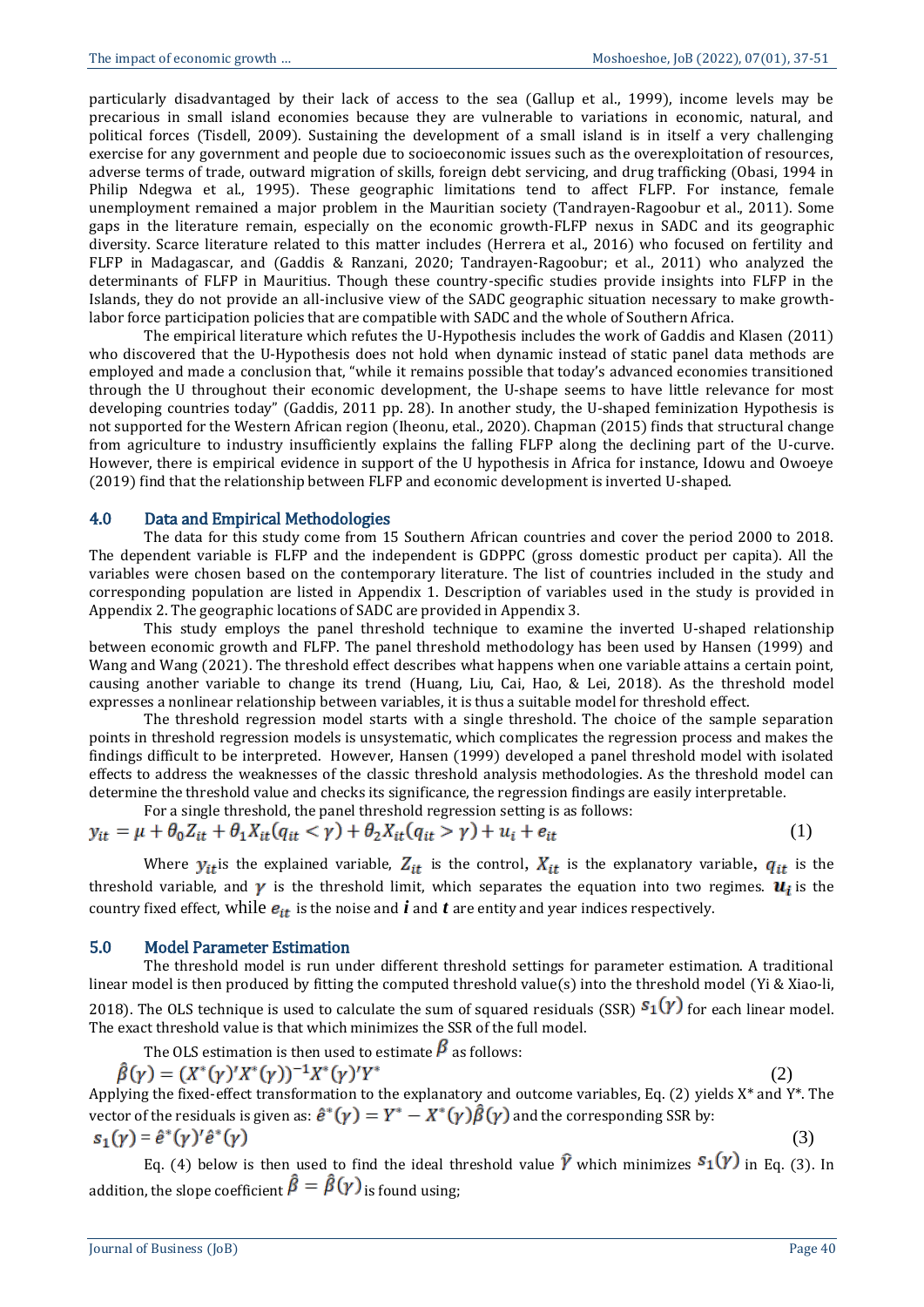(4)

#### 6.0 The Threshold Model Test

Two post estimation tests are conducted to determine the threshold effect after the threshold estimation. The first tests the presence of the threshold effect and the second checks whether the estimated threshold is significant.

For the threshold effect test, the null hypothesis of no threshold effect: H<sub>0</sub>:  $\theta_1 = \theta_2$  is tested against the alternate hypothesis H1:  $\theta_1 \neq \theta_2$ . The expected coefficients, residuals, and SSR are obtained from the OLS estimation. The likelihood ratio statistic for the null hypothesis is given as follows:

$$
F_1 = \frac{s_0 - s_1(\hat{\gamma})}{\hat{\sigma}^2} \tag{5}
$$

This statistics does not satisfy the standard  $\chi^2$  distribution since the threshold value  $\hat{\gamma}$  in Eq. (5) is uncertain. Hansen (1999) deals with this shortcoming, by using bootstrapping to reproduce the asymptotic distribution, compute the actual probability value, and determine the significance of the threshold effect.

For the second test, the null hypothesis is H0:  $\hat{\gamma} = \gamma_0$ , while the alternative hypothesis is H1:  $\hat{\gamma} \neq \gamma_0$ . The likelihood ratio statistic is calculated as follows:

$$
LR_1(\gamma) = \frac{s_1(\gamma) - s_1(\hat{\gamma})}{\hat{\sigma}^2} \tag{6}
$$

In Eq. (6),  $s_1(\hat{\gamma})$  is the actual SSR under the threshold model, while  $s_1(\gamma)$  is the estimated SSR for different threshold settings.  $\hat{\sigma}^2$  denotes the probable SSR scaled by the reciprocal of the degrees of freedom. It should be noted that the obtained likelihood ratio statistics are non-standard statistics. The baseline value that is used to decide whether or not the original hypothesis rejected, is given by:  $d(\alpha) = -2\ln(1-\sqrt{1-\alpha})$ . When  $LR_1(\gamma) < d(\alpha)$ , the original hypothesis is rejected at the  $\alpha$  level of significance.

Model Specification

This work employs the panel threshold model to investigate the impact of GDPPC on FLFP in Southern Africa.

Our baseline linear model is given as follows:

 $FLFP_{it} = \theta_0 + \theta_1 GDPPC_{it} + \theta_2 FDI_{it} + \theta_3 FP_{it} + \theta_4 FE_{it} + \theta_5 FR_{it} + \theta_6 WPP_{it} + u_i + e_{it}$  (7)<br>Hypothesis H<sub>1</sub> according to which economic growth shows a threshold effect on female labor force

 $\mathit{FLFP}_{it} = \theta_0 + \theta_{11} \mathit{GDPPC}_{it} I(q_{it} < \gamma) + \theta_{12} \mathit{GDPPC}_{it} I(q_{it} \geq \gamma) + \theta_2 \mathit{FDI}_{it} + \theta_3 \mathit{FP}_{it} + \theta_4 \mathit{FE}_{it} +$  $\theta_5 F R_{it} + \theta_6 W P P_{it} + u_i + e_{it}$ 

participation is then tested. If the test result is significant, the coefficient of GDPPC will take more than one value contingent on the number of thresholds.

For single and double thresholds, we have the following two equations:

(8)

(9)

$$
\begin{aligned} FLFP_{it} &= \theta_0 + \theta_{11} GDPPC_{it} I(q_{it} < \gamma) + \theta_{11} GDPPC_{it} I(\gamma \le q_{it} < \gamma_1) + \theta_{11} GDPPC_{it} I(q_{it} \ge \gamma_2) + \theta_2 FDI_{it} + \theta_3 FP_{it} + \theta_4 FE_{it} + \theta_5 FR_{it} + \theta_6 WPP_{it} + u_i + e_{it} \end{aligned}
$$

We then separate countries according to their landlocked status to explore if geographic location of countries within SADC has a role in explaining female labor force participation. If the U-shaped hypothesis is confirmed, then the change in female labor force participation is temporary and simply reflects the development process which would correct itself in due course. But if the hypothesis is not supported, then other factors are responsible for change in female labor force participation and need to be investigated.

#### 6.1 Descriptive Statistics

Table 1 below shows the average value of FLFP in the 15 countries is 47.244%, with minimum and maximum values of 34.18% and 55.25% respectively. The average of the LnGDPPC is 7.38 dollars and a maximum of 9.30 dollars. The LnFDI has a mean value of 23.66 dollars, a minimum value of 17.53 dollars, and a maximum value of 24.07 dollars. Except for the standard deviation of the fertility rate (FR), which is higher than expected, all of the above-mentioned variables, including the controls, have low standard deviations, implying less spread and absence of outliers.

Table 1. Descriptive statistics.

| Deseribuve statistics. |                     |          |           |          |          |  |  |  |  |  |
|------------------------|---------------------|----------|-----------|----------|----------|--|--|--|--|--|
| Variable               | <b>Observations</b> | Mean     | Standard  | Minimum  | Maximum  |  |  |  |  |  |
|                        |                     |          | Deviation |          |          |  |  |  |  |  |
| <b>FLFP</b>            | 300                 | 47.24381 | 4.075501  | 34.18383 | 55.24704 |  |  |  |  |  |
| LnGDPCC                | 300                 | 7.382822 | 1.091985  | 5.620604 | 9.301025 |  |  |  |  |  |
|                        |                     |          |           |          |          |  |  |  |  |  |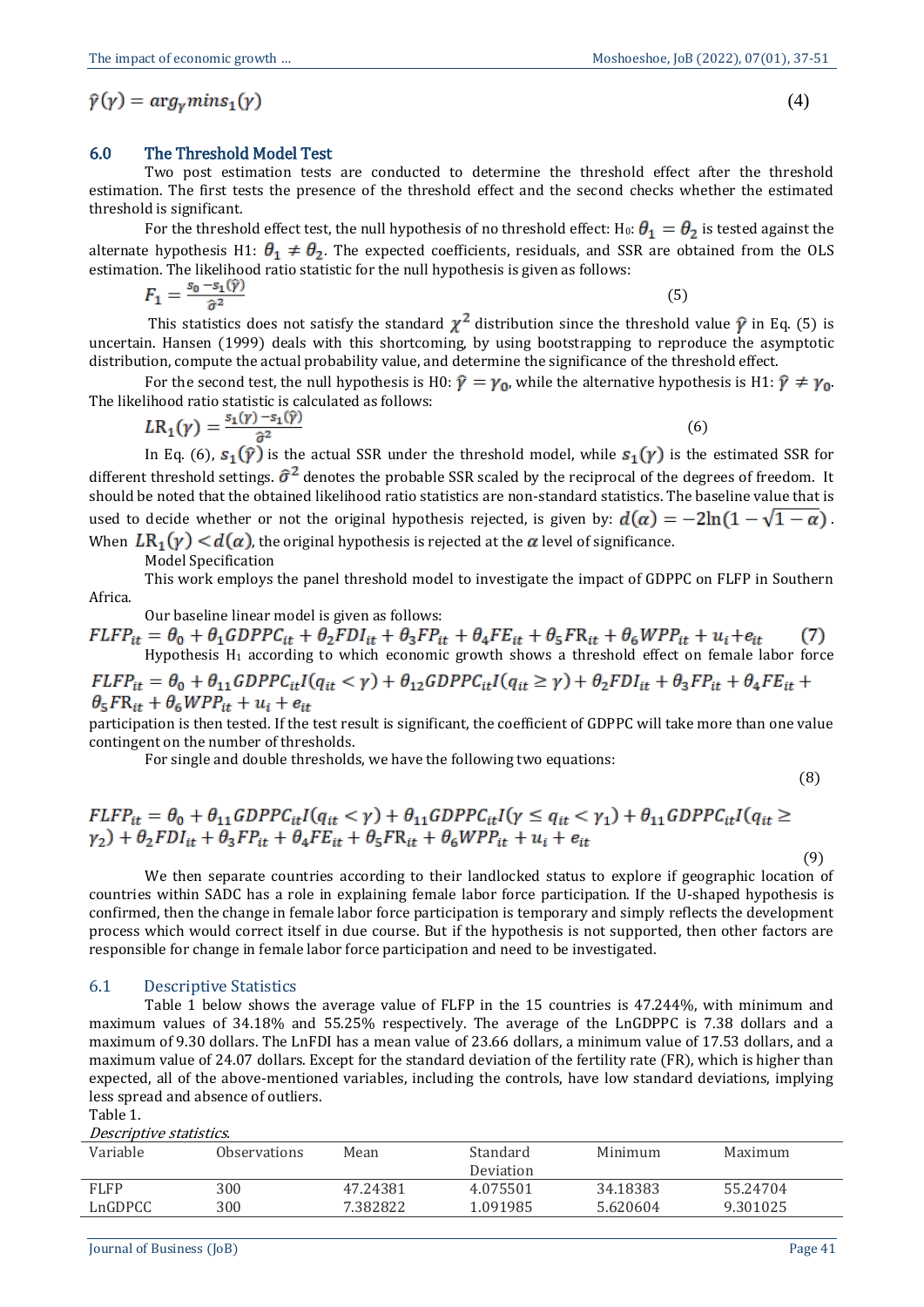| Ln FDI     | 300 | 23.6637  | .385843  | 17.52921    | 24.07147 |  |
|------------|-----|----------|----------|-------------|----------|--|
| FP         | 300 | 50.91224 | .8061476 | 49.55758    | 52.88408 |  |
| FE         | 300 | 1.733753 | 1.400852 | .194        | 6.511    |  |
| FR         | 300 | 106.2351 | 41.83416 | 25.2786     | 196.6992 |  |
| <b>WPP</b> | 300 | 19.18611 | 12.7884  | $-60.90909$ | 46.2988  |  |
| cty1       | 300 | 8        | 4.327713 |             | 15       |  |
| year       | 300 | 2009.5   | 5.775916 | 2000        | 2018     |  |

## 6.2 Multicollinearity Test

Except for LnFDI, which has a weak correlation with FLFP, the correlation between the dependent and independent variables is average to strong. The correlations between the independent variables are generally modest, with the exception of FR and LnGDPPC, which has an above-average negative correlation. Based on the correlation matrix, it is possible to deduce that multicollinearity is unlikely to exist. Table 2.

#### Correlation matrix.

| Variables   | <b>FLFP</b> | LnGDPPC   | LnFDI     | FP        | FE        | FR     | <b>WPP</b> |
|-------------|-------------|-----------|-----------|-----------|-----------|--------|------------|
| <b>FLFP</b> | 1.0000      |           |           |           |           |        |            |
| LnGDPPC     | $-0.5233$   | 1.0000    |           |           |           |        |            |
| LnFDI       | 0.1745      | $-0.1503$ | 1.0000    |           |           |        |            |
| <b>FP</b>   | 0.4227      | 0.2014    | 0.0567    | 1.0000    |           |        |            |
| FE          | $-0.3830$   | 0.4407    | $-0.0254$ | $-0.2554$ | 1.0000    |        |            |
| FR          | 0.7017      | $-0.6909$ | 0.1665    | $-0.0978$ | $-0.3198$ | 1.0000 |            |
| <b>WPP</b>  | 0.3237      | 0.1054    | $-0.0542$ | 0.1979    | 0.0611    | 0.1659 | 1.0000     |

#### 6.3 Threshold Test

We effected 300 bootstrapping to test the presence of the threshold effect. We successively performed single, double and triple threshold tests depending on the significance of the threshold effect. Based on the threshold test, we concluded that there is a double threshold effect between FLFP and GDPPC in this group of 15 countries. The results of the bootstrapping reveal that for the single threshold effect, the F-statistic is 230.25, which is higher than that of the 1% critical value of 116.438, pointing to the fact that the single threshold effect is significant at the 1% level. Similarly, the F-statistic of the double threshold effect is 275.68, which is also higher than the F-statistics of the 5% critical value of 252.52, indicating the presence of a double threshold effect at the 5% level of significance. The F statistics of the triple threshold effect is 41.47 which is less than that of the 10% significant level, implying no threshold effect. As a result, it can be concluded the GDPPC and FLFP have curvilinear relationship in these 15 countries between 2000 and 2018 inclusively, when fertility is used as the threshold variable. So, GDPPC has a significant double threshold effect on FLFP. Table 3 shows the bootstrapping results.

#### Table 3.

Bootstrapping Test.

| Threshold              | Single      | Double   | Triple |
|------------------------|-------------|----------|--------|
| F-Statistic            | $230.25***$ | 275.68** | 41.47  |
| P-Value                | 0.0000      | 0.0275   | 0.2900 |
| <b>Critical Values</b> |             |          |        |
| $1\%$                  | 116.438     | 328.47   | 260.17 |
| 5%                     | 90.232      | 252.52   | 102.45 |
| 10%                    | 77.242      | 165.46   | 65.66  |

Note: \*p<0.10, \*\*p<0.05, \*\*\*p<0.01

We calculated thresholds and their corresponding 95% confidence intervals. The single and double threshold values are 59.1762 and 80.2276 with confidence intervals of (55.4586, 59.6191) and (79.4997, 80.6428) respectively. Consequently, the relationship between GDPPC and FLFP is curvilinear as there is double threshold effect between them. Table 4 shows thresholds and their 95% intervals. Table 4.

Thresholds and 95% Confidence Intervals.

| Threshold Value | 95% Confidence Interval |             |  |  |  |
|-----------------|-------------------------|-------------|--|--|--|
|                 | Lower Value             | Upper Value |  |  |  |
| 59.1762         | 55.4586                 | 59.6191     |  |  |  |
| 59.1762         | 55.4586                 | 59.6191     |  |  |  |
| 80.2276         | 79.4997                 | 80.6428     |  |  |  |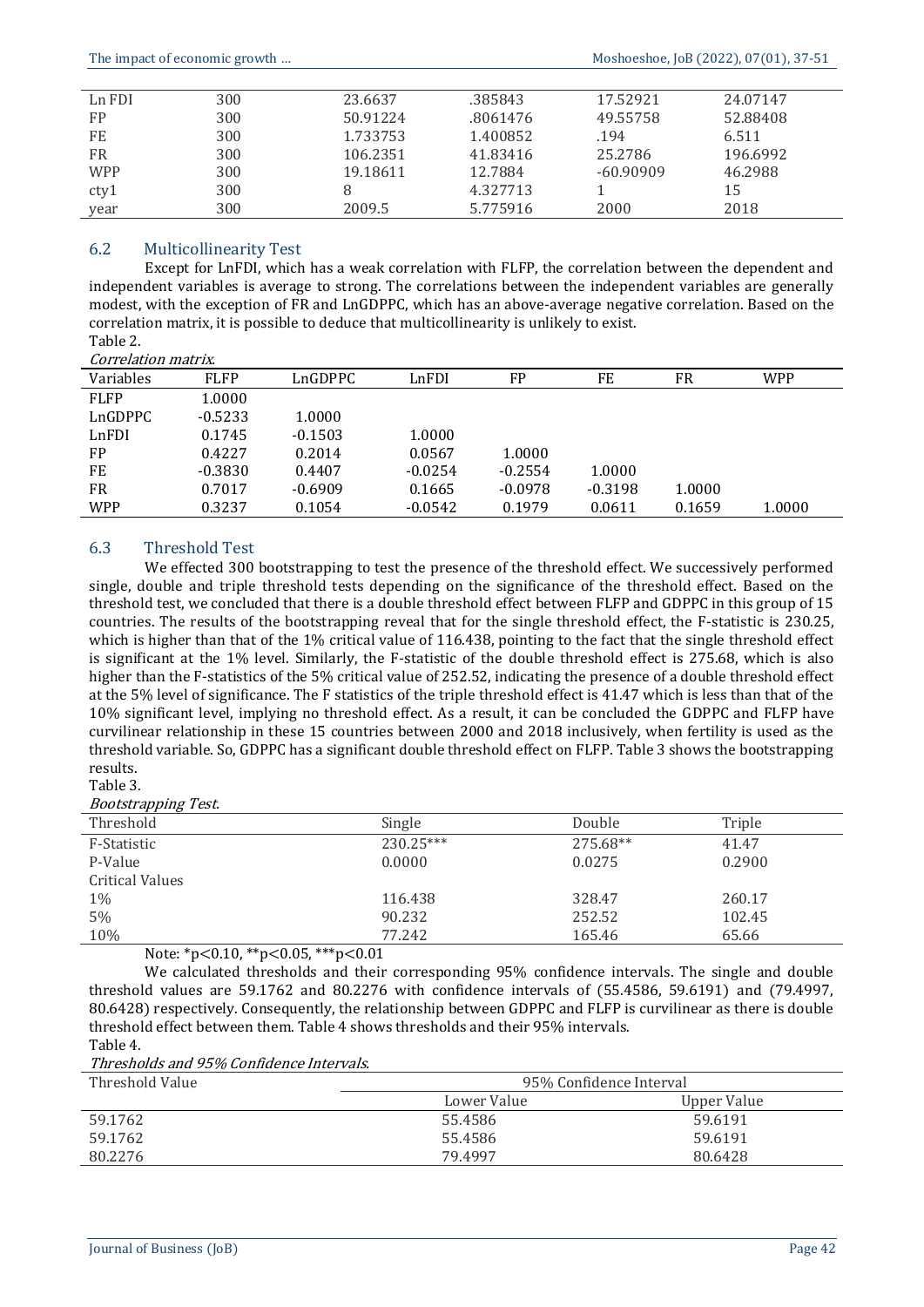## 6.4 Double Threshold Regression

The results of double threshold regression in table 5 show that GDPPC has a three-interval nonlinear variation in its influence on FLFP, as its coefficient changed from positive to negative and changed again in value but remained negative. When qit<9.822, its coefficient is 8.0428, when  $59.176 \leq qit < 80.228$ , the coefficient of GDPPC is -1.4809 and when  $q \geq 80.228$ , its coefficient is -1.7442. The coefficients of GDPPC at all the different threshold intervals are significant at the 1% level. As the coefficient of GDPPC is negative at higher threshold levels, this suggest that its definite coefficient in the quadratic form will be negative which meets one of the conditions of the U-shaped curve as its coordinates at the minimum point most be positive. Overall, the relationship between FLFP and GDPPC in the 15 countries has been nonlinear across the sample period, indicating that as GDPPC increases, its impact on FLFP changes. Table 5.

Double Threshold Regression.

| <i>Bouble The conord Regi coolon.</i> |               |            |  |
|---------------------------------------|---------------|------------|--|
| Variable                              | Coefficient   | T-Stat     |  |
| LnFDI                                 | 0.0124        | (0.17)     |  |
| <b>FP</b>                             | $2.0173$ ***  | (15.97)    |  |
| FE                                    | $-0.5801***$  | $(-10.60)$ |  |
| F R                                   | $-0.0208***$  | $(-5.39)$  |  |
| <b>WPP</b>                            | 0.0061        | (1.38)     |  |
| LnGDPPC(q<59.176)                     | 8.0428***     | (19.87)    |  |
| LnGDPPC(59.176 $\leq q < 80.228$ )    | $-1.4809***$  | $(-5.79)$  |  |
| LnGDPPC( $q \ge 80.228$ )             | $-1.7442***$  | $(-6.85)$  |  |
| Cons.                                 | $-51.7436***$ | $(-6.91)$  |  |

Note: \*p<0.10, \*\*p<0.05, \*\*\*p<0.01

#### 6.5 Quadratics Fixed-Effects Regression

The threshold effect methodology of investigating the U-shaped relationship between GDPPC and FLFP is completed by estimating the following quadratics fixed-effects regression:

$$
FLFP_{it} = a_0 + a_1 GDPPC_{it} + a_2 (LnGDPPC_{it})^2 + e_{it}
$$

Table 6 shows that as the coefficient of LnGDPPC is negative (-33.303) and that of its square is positive (2.3037) and are both significant at the 1% level, the U-shaped relationship between GDPPC and FLFP is confirmed; that is, female labor force participation will decrease initially with increase in per-capita gross domestic product and start increasing after attaining a certain level of development. Table 6.

Quadratics Fixed-effects Regression.

| Variable           | Coefficient  | T-Stat     |
|--------------------|--------------|------------|
| LnGDPPC            | $-33.303***$ | $(-21.15)$ |
| $(LnGDPPC_{it})^2$ | $2.3037***$  | (21.67)    |
| Cons               | 164.82***    | (28.28)    |

Note: FLFP is a dependent variable. t stats are presented in the parenthesis, \*p<0.10, \*\*p<0.05, \*\*\*p<0.01.



Figure 1: The U-shaped relationship between economic growth and female labour force participation in SADC.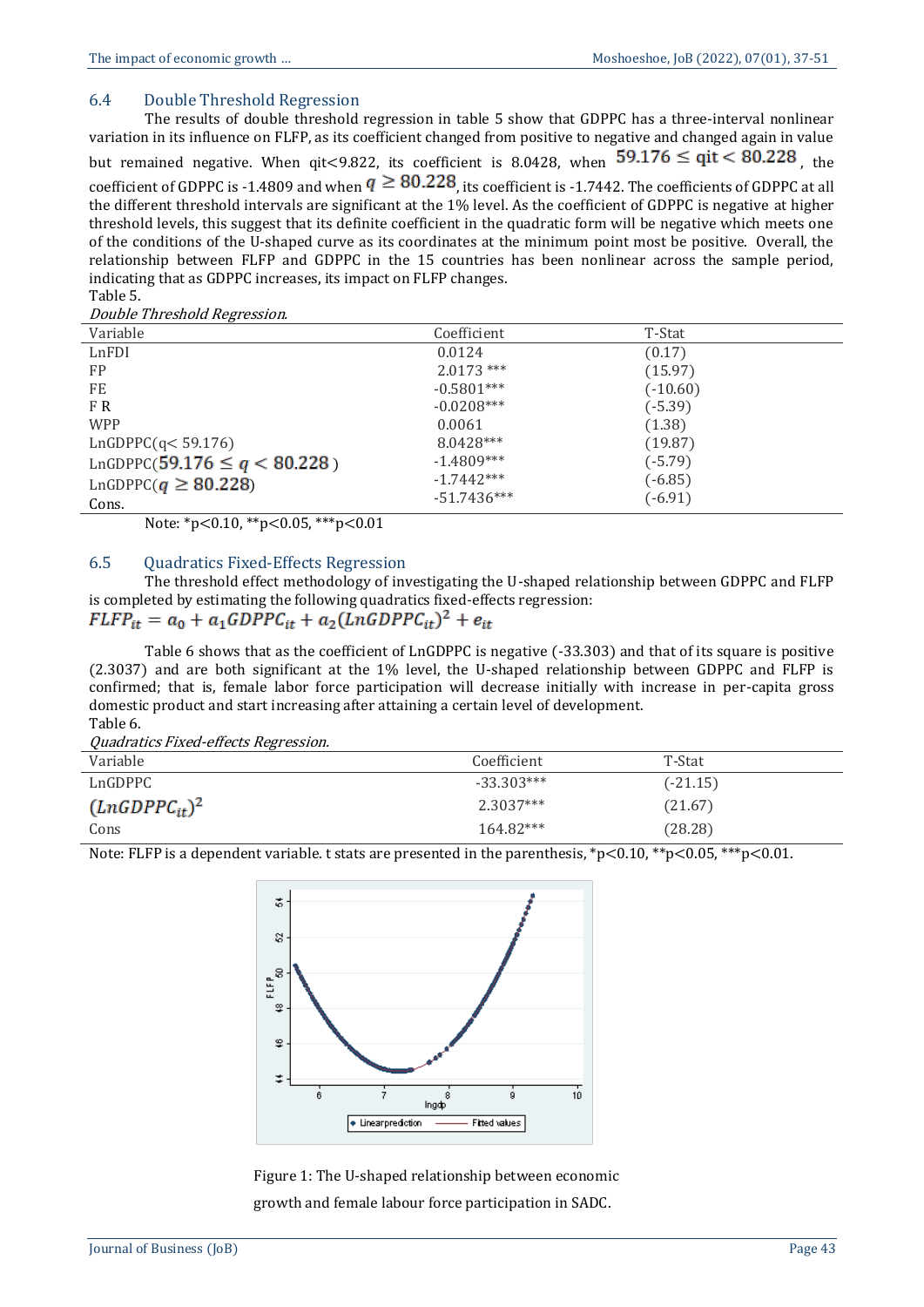#### 6.6 Test of the U-shaped Relationship by Geographic Locations

The result of the bootstrapping reveals the single threshold effect for both the landlocked and not landlocked panels and a double-threshold effect for the Island countries. For the not landlocked group, the Fstatistic is 270.90, which is higher than that of the 1% critical value of 32.679, pointing to the fact that the single threshold effect is significant at the 1% level. The F statistics of the double threshold effect is 15.75 which is less than that of the 10% critical value of 183.141, implying no double threshold effect. Similarly, for the landlocked countries, the F statistic of the single threshold effect is 32.86 which is higher than that of the 10% critical value of 31.3097, suggesting the presence of a single threshold effect at the 10% level of significance. For Island, the Fstatistics of the single and double threshold effect are 32.40 and 19.62 which are respectively significant at the 1% level. The F statistics of the triple threshold effect is 16.97 which is less than that of the 10% significant level, implying no triple threshold effect. It is therefore concluded that the GDPPC and FLFP have curvy relationship in these different geographic zones between 2000 and 2018 inclusively, when fertility is used as the threshold variable. So, GDPPC has a significant single and double threshold effects on FLFP. Table 7.

#### Bootstrapping Test.

| .               |        | Not landlocked |         | Landlocked |         | Island  |        |
|-----------------|--------|----------------|---------|------------|---------|---------|--------|
| Threshold       | Single | Double         | Single  | Double     | Single  | Double  | Triple |
| F-statistics    | 270.90 | 15.75          | 32.86   | 21.55      | 32.40   | 19.62   | 16.97  |
| P-value         | 0.0000 | 0.7800         | 0.0867  | 0.1267     | 0.0000  | 0.0000  | 0.2333 |
| Critical values |        |                |         |            |         |         |        |
| $1\%$           | 32.679 | 378.402        | 53.9481 | 65.2369    | 26.8634 | 18.8549 | 40.703 |
| 5%              | 27.559 | 243.257        | 39.6816 | 32.3909    | 26.6046 | 17.9810 | 26.646 |
| 10%             | 22.324 | 183.141        | 31.3097 | 23.7776    | 19.8871 | 12.1552 | 24.450 |

# 6.7 Thresholds and 95% confidence intervals

The estimated thresholds, as well as their 95 percent confidence intervals, are shown in Table 8. Not landlocked, landlocked, and the Island have single threshold values of 84.863, 78.564, and 94.8934, respectively, whereas the Island has a double threshold value of 94.893. In all three geographic zones, the threshold test depicts a curved relationship between GDPPC and FLFP.

# Table 8.

Thresholds and 95% Confidence Intervals.

| Geographic Location | Threshold Values |             | 95% Confidence Interval |  |
|---------------------|------------------|-------------|-------------------------|--|
|                     |                  | Lower Value | Upper Value             |  |
| Not landlocked      | 84.8626          | 83.4088     | 116.9260                |  |
| Landlocked          | 78.5640          | 77.6295     | 79.1870                 |  |
| Island              | 79.5170          | 77.4886     | 82.0526                 |  |
|                     | 94.8934          | 93.5442     | 107.3100                |  |

The key finding of this study is that GDPCC leads to FLFP reduction in SADC as a whole but not in all its geographic locations. Moreover, GDPCC, FDI, FP, FE, FR and WPP are all essential factors in reducing FLFP in all three geographic locations of SADC. In the Islands, FP, FE and WPP are significant. The land locked countries have all of these factors statistically significant, whereas FDI, FP and FE are significant in the not landlocked countries. The impact of GDP on FLFP has experienced two intervals of nonlinear downward trends in overall SADC and its landlocked and Island countries. When qit<9.150, the coefficient of GDPPC is -0.3780 at the 1% significance level in the landlocked countries. This coefficient is -0.5630 when qit>=9.150, but is only significant if the significant level is raised to 12%. In the Island, when  $FR < 9.818$ , the coefficient is 9.9637 at the 1% significance level. Table 9 shows the threshold regression. Table 9.

Threshold Regression by Geographic Locations.

| The eshora Kegi ession by Geographic Locations. |            |           |            |             |           |            |             |           |
|-------------------------------------------------|------------|-----------|------------|-------------|-----------|------------|-------------|-----------|
| Not Landlocked                                  |            |           | Landlocked |             |           | Island     |             |           |
| LnFDI                                           | $0.4103*$  | (1.93)    | LnFDI      |             | $(-4.21)$ | LnFDI      | $-0.0289$   | $(-0.48)$ |
|                                                 |            |           |            | 4.5814***   |           |            |             |           |
| FP                                              | 3.6352***  | (9.43)    | FP         | 2.2288***   | (14.88)   | FP         | $-4.4725**$ | $(-2.15)$ |
|                                                 |            |           |            |             |           |            |             |           |
| FE                                              | $-0.1799*$ | $(-3.65)$ | FE         | 3.2802***   | (8.28)    | FE         |             | $(-3.04)$ |
|                                                 | $**$       |           |            |             |           |            | $0.7435***$ |           |
| FR.                                             | $-0.0094*$ | $(-1.66)$ | FR         |             | $(-3.91)$ | <b>FR</b>  | $-0.0164$   | $(-0.25)$ |
| <b>WPP</b>                                      | 0.0092     | (1.19)    | <b>WPP</b> | $0.0243***$ | $(-4.66)$ | <b>WPP</b> | $0.0131**$  | (2.28)    |
|                                                 |            |           |            |             |           |            |             |           |
|                                                 |            |           |            | $0.0334***$ |           |            |             |           |
| LnGDPPC < 9.150                                 | 7.9742***  | (13.23)   | (q<9.150   | $-0.3780$   | $(-0.90)$ | q<9.818    | 9.9637*     | (14.39)   |
|                                                 |            |           |            |             |           |            | $**$        |           |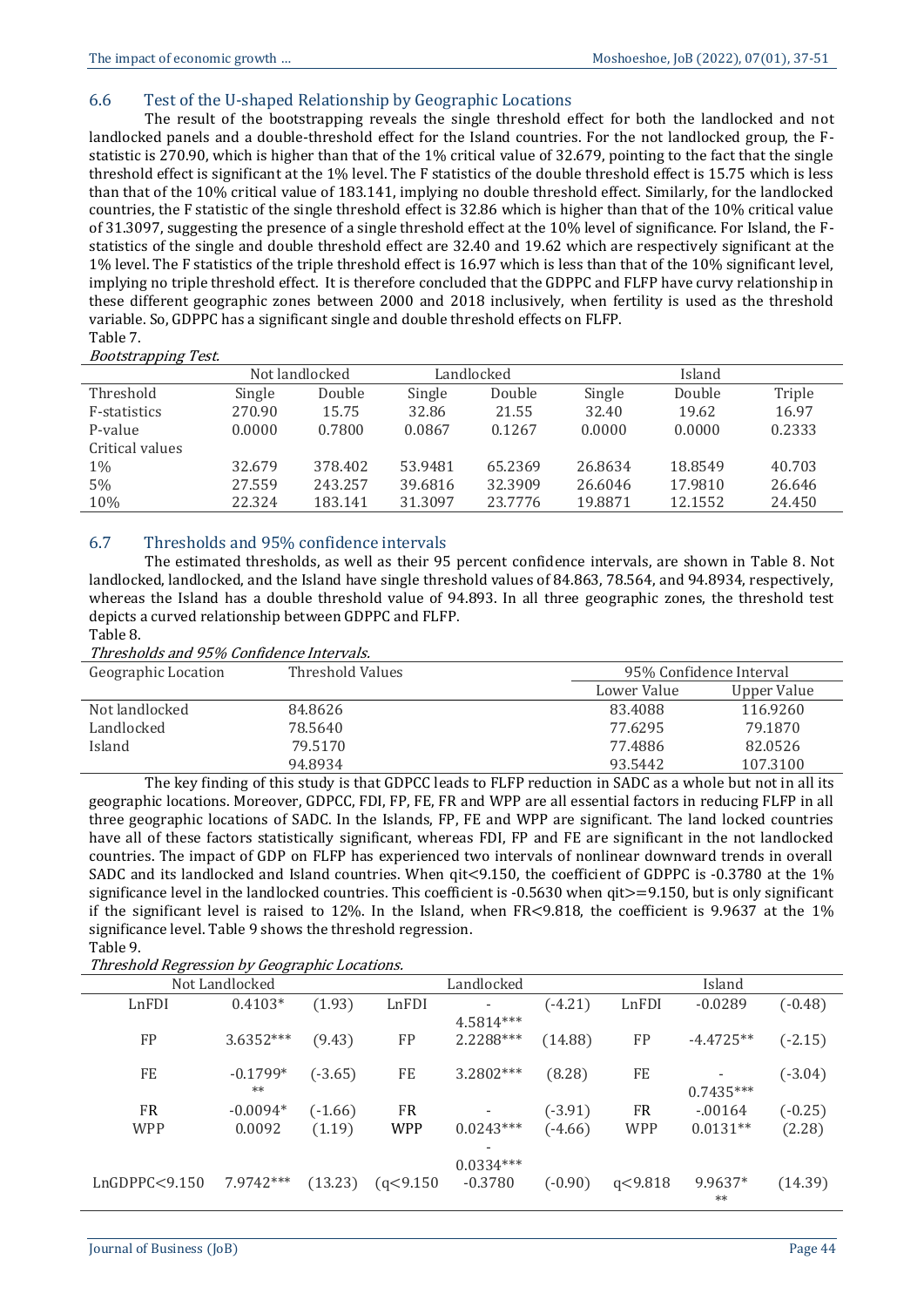| $LnGDPPC(\leq q <$   | $\overline{\phantom{a}}$ | $\overline{\phantom{0}}$ | $\overline{\phantom{0}}$ | $\overline{\phantom{0}}$ | $\overline{\phantom{0}}$ |         | 9.8209*** | (13.92)   |
|----------------------|--------------------------|--------------------------|--------------------------|--------------------------|--------------------------|---------|-----------|-----------|
| $LnGDPPC\geq 80.228$ | $\sim$                   | $(-4.28)$                | $q \ge 9.10$             | $-0.5630*$               | $(-1.83)$                | a≥9.818 | -1.1433   | $(-0.59)$ |
| Cons                 | $1.5140***$              | $(-7.96)$                | Cons                     | 46.333                   | (1.50)                   | Cons    | 217.612** | (2.15)    |
|                      |                          |                          |                          |                          |                          |         |           |           |
|                      | $160.75***$              |                          |                          |                          |                          |         |           |           |

Note: FLFP is a dependent variable. t stats are presented in the parenthesis, \*p<0.10, \*\*p<0.05,  $***p<0.01$ .

We complete the threshold effect methodology of investigating the U-shaped relationship between GDPPC and FLFP by geographic location by estimating the following quadratics fixed-effects regression for each geographic location:

$$
FLFP_{it} = a_0 + a_1 GDPPC_{it} + a_2 (LnGDPPC_{it})^2 + e_{it}
$$

The results of the above estimations are presented in table 10 below:

Table 10 shows that the coefficient of GDPCC is negative both in the landlocked and not landlocked while the square term is positive the landlocked and not landlocked at 1% significance level. This shows that initially a unit decrease in GDPCC will cause 30.5359 and 38.3257 decrease in FLFP for both the not- landlocked and the landlocked countries respectively. Then the GDPCC will increase again causing FLFP to also rise by 2% and 3% in not landlocked and landlocked countries respectively. Table 10.

Quadratics fixed-effects regression for geographic locations.

|                    |                | $\cdots$  |               |            |           |           |  |  |  |
|--------------------|----------------|-----------|---------------|------------|-----------|-----------|--|--|--|
| Variable           | Not Landlocked |           | Landlocked    |            | Island    |           |  |  |  |
| LnGDPCC            | $-30.5359***$  | (- 20.27) | $-38.3257***$ | $(-10.41)$ | 8.5114    | 0.86      |  |  |  |
| $(LnGDPPC_{it})^2$ | 2.12859***     | (19.80 )  | 2.5986***     | (10.41)    | 0.0129    | (0.02)    |  |  |  |
| Cons               | $155.216***$   | (29.56)   | 187.304***    | (13.85)    | $-21.873$ | $(-0.52)$ |  |  |  |
| Obs.               | 120            |           | 120           |            | 60        |           |  |  |  |
|                    |                |           |               |            |           |           |  |  |  |

Note: FLFP is a dependent variable. t stats are presented in the parenthesis,  $p < 0.10$ ,  $\epsilon_p < 0.05$ ,  $***p<0.01$ .

Figures 2a, 2b and 2c below show that there is a U-shaped relationship between GDPCC and FLFP in the countries that are landlocked, not landlocked and island respectively. Whereas figure 2a and 2b confirm the Ushaped relationship in the countries that are not landlocked and those that are landlocked, figure 2c shows that there is no U-shaped relationship between GDPCC and FLFP in the islands.



Figures 2a, 2b and 2c: The U-shaped relationship by Geographic Locations

#### 6.8 The Levin–Lin–Chu Unit Root Test Results

The Levin–Lin–Chu (2002) unit root test for stationarity in panel datasets is used. The null hypothesis of this test is that all the panels contain a unit root. This choice is based on the fact that we have a balanced panel (i.e each panel has 20 observations). This test shall involve fitting an augmented Dickey–Fuller (ADF) regression for each panel; with at most 10 lags selected based on the AIC. In table 11, it can be seen that except for WPP which is not stationary at level, all the other variables are stationary at level, at the 1% level of significance according to the Levin Lin Chu test. Therefore, dropping WPP, all the variables used for this study are integrated of order zero (i.e.,  $I(0)$ ). Thus, WPP can be dropped before running the quadratic panel regression.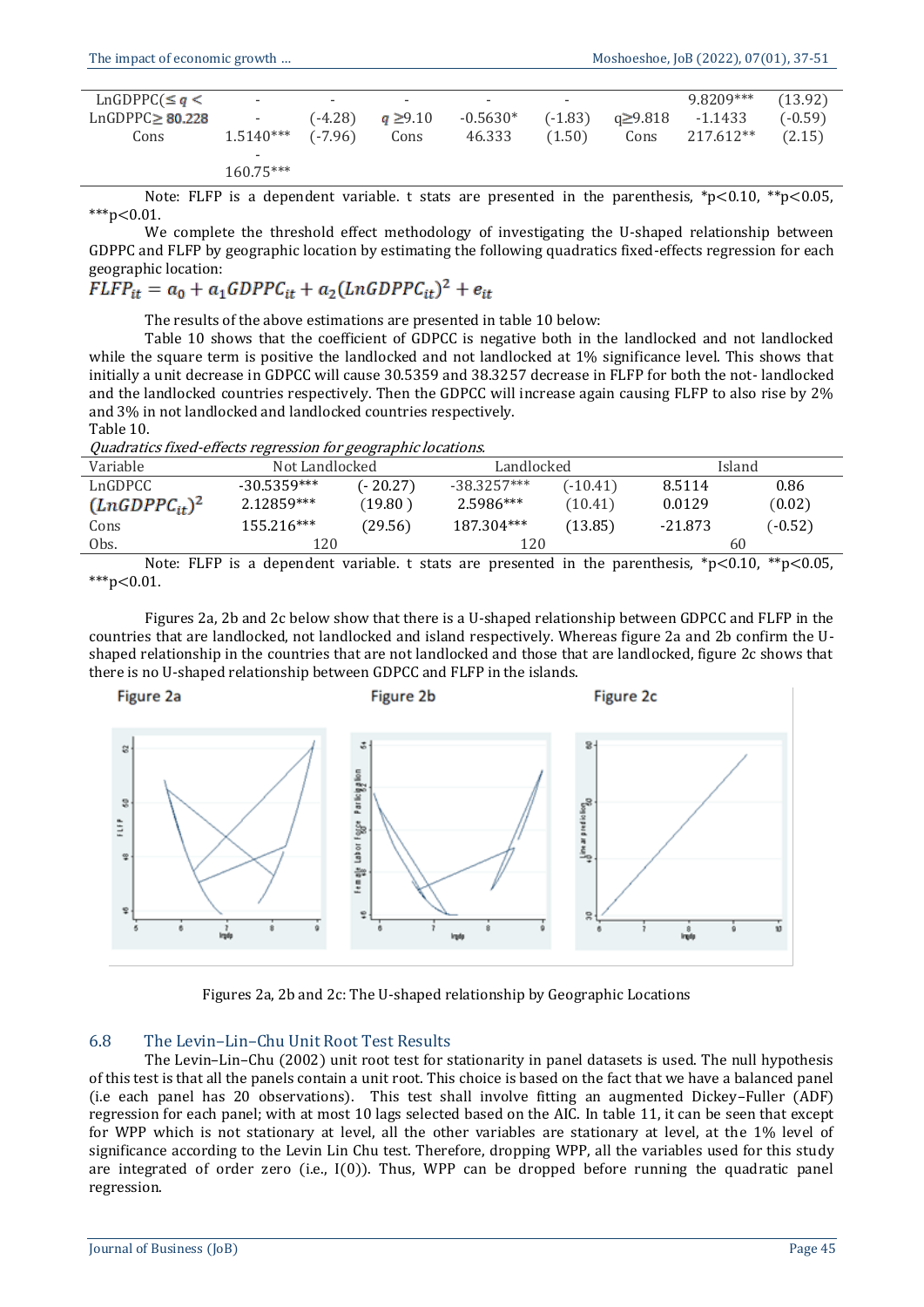| Table 11. |  |
|-----------|--|
|-----------|--|

|  | The Levin-Lin- Chu Unit Root Test. |
|--|------------------------------------|
|  |                                    |

| The Levin-Lin- Chu Unit Noot Test. |               |  |
|------------------------------------|---------------|--|
| Variable                           | <b>LLC</b>    |  |
| <b>FLFP</b>                        | $-5.5871***$  |  |
| LnGDPPC                            | $-4.4699$ *** |  |
| LnGDPPC <sup>2</sup>               | $-3.9007***$  |  |
| LnFDI                              | $-4.0674***$  |  |
| FP                                 | $-5.1934$ *** |  |
| FE                                 | $-3.1965$ *** |  |
| <b>FR</b>                          | $-4.0944$ *** |  |
| <b>WPP</b>                         | 1.4527        |  |

Note: llc test reports the adjusted t\* values. The asterisks (\*) represent the levels of significance,\*p<0.10, \*\*p<0.05, \*\*\*p<0.01.

#### 6.9 The Pedroni and Kao Tests

To empirically find out whether there is a long run relationship and dynamic interactions between FLFP and the other variables used, we employed both the Pedroni (1999, 2004) and Kao (1999) panel cointegration test. Both tests have a common null hypothesis of no cointegration, and the alternative hypothesis of both tests is that the variables are cointegrated in all panels. The main purpose here is to test for the absence of cointegration by ascertaining whether the individual variables are error correcting or not. In case of any cointegrating relationship, an error-correction model (ECM) shall be estimated. The ECM shows the speed of adjustment from the short-run equilibrium to the long-run equilibrium. Larger coefficient of the error correction term, implies faster speed of adjustment of the model from the short-run to the long-run.

The ECM is specified as follows:

Table 12 shows that all the panel and group statistics of the Pedroni cointegration test are significant at the 1% level. For the Kao cointegration test, three out of the five statistics are significant, suggesting that the null hypothesis of no cointegation is rejected. Thus, an error-correction model (ECM) shall be estimated. Table 12.

| Test stats. | Pedroni     |             | Kao                    |             |         |
|-------------|-------------|-------------|------------------------|-------------|---------|
|             | Panel       | Group       |                        | t-statistic | P-value |
| v           | $-2.031***$ |             | Modified Dickey-Fuller | $-1.6313*$  | 0.0514  |
| Rho         | $4.037***$  | $5.476***$  | Dickey-Fuller          | $-1.6999**$ | 0.0446  |
|             | $-4.087***$ | $-5.770***$ | ADF                    | $-1.0260$   | 0.1525  |
| ADF         | $8.141***$  | 8.919***    | Unadjusted modified DF | $-1.1954$   | 0.1160  |
|             |             |             | Unadjusted DF          | $-1.4761*$  | 0.0700  |

Note: \*p<0.10, \*\*p<0.05, \*\*\*p<0.01.

The Error Correction Model (ECM)

In the table 13 below the relationship between FLFP and GDPCC is explored. The coefficient of GDPCC is negative and its square term are positive, showing that as GDPCC decreases, FLFP also decreases but then when GDPCC rises again then FLFP also rises at 1% significant level. However, a decrease in FR and WPP leads to a decrease in FLFP at 5% significant level whereas one unit increase in FP causes a 1.182734 increase in FLFP at 5% significant level.

Table 13.

The Error Correction Model.

| Variables     | FE             | FE           |
|---------------|----------------|--------------|
| LnGDPPC       | $-22.17353***$ | 0.7488833*** |
|               | (0.000)        | (0.753)      |
| $(LnGDPPC)^2$ | 1.628859***    | $-0575022$   |
|               | (0.000)        | (.0733)      |
| LnFDI         | $-0.2353234$   | $-0.48708*$  |
|               | (0.424)        | (0.100)      |
|               |                |              |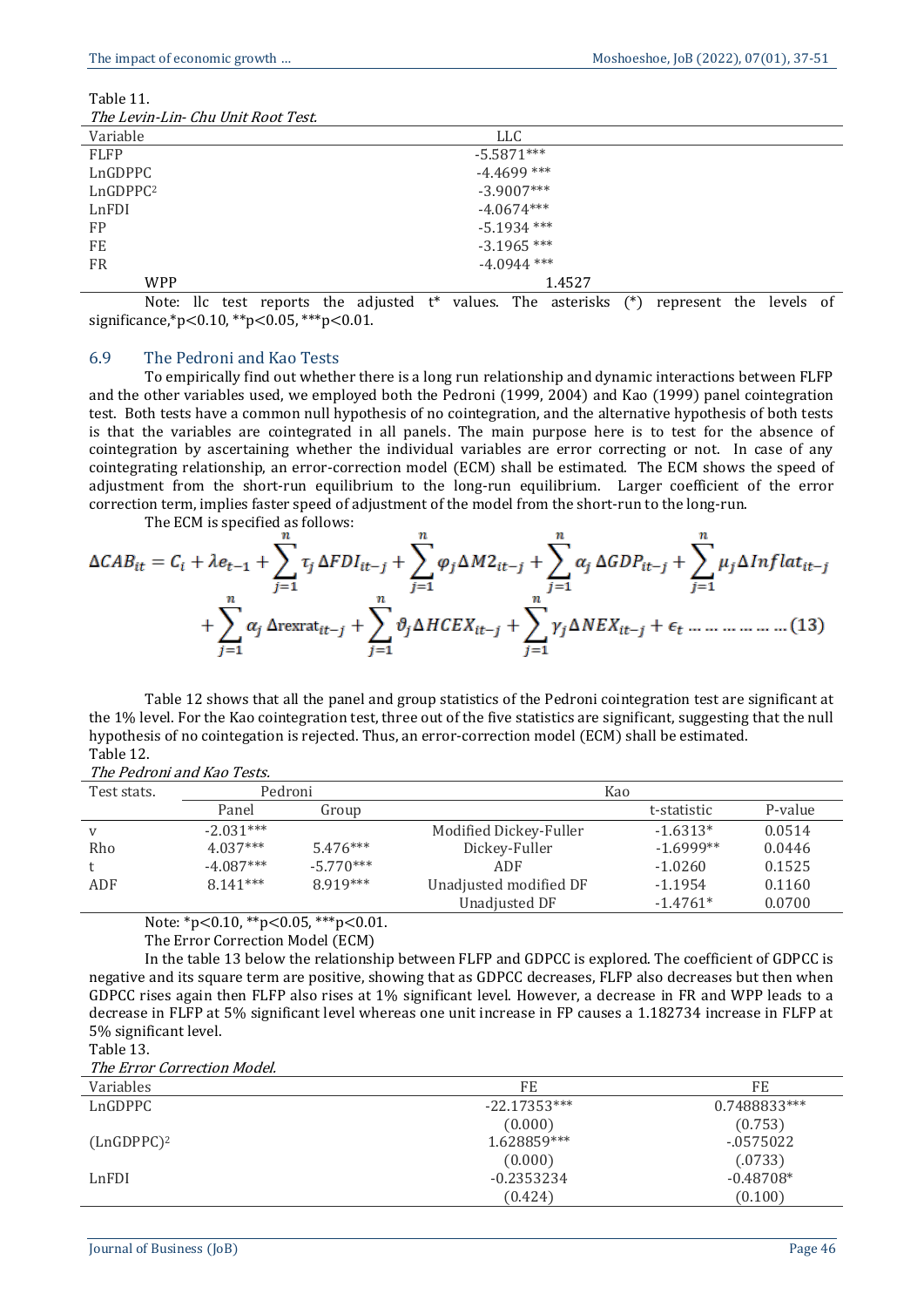| FP         | 1.182734***    | 1.21938***   |
|------------|----------------|--------------|
|            | (0.001)        | (0.000)      |
| FE         | $-0.0688511$   | $-0.0381337$ |
|            | (0.634)        | (0.465)      |
| <b>FR</b>  | $-0.0272839**$ | 0.0046535*** |
|            | (0.022)        | (0.272)      |
| <b>WPP</b> | $-0.0403902**$ | $-0025291$   |
|            | (0.018)        | (0.285)      |
| Cons       | 11.18759***    | 11.18759***  |
|            | (0.015)        | (0.015)      |
| Obs.       | 300            | 300          |

Note: FLFP is a dependent variable. t stats are presented in the parenthesis,  $p<0.10$ ,  $*p<0.05$ ,  $***p<0.01$ .

#### 6.10 Hausman test results

We used Hausman test to test the hypothesis that both fixed and random effects models give the same estimates. We reject this hypothesis when the p-value of  $\chi^2$  is less than the 5% and use the fixed effect. As  $\chi^2$  is equal to 189.91 with a P-value of 0.0000 which is less than 5%, the fixed effect model is used.

#### 6.11 Results of Fixed Effect Estimation

In the Table 14 below the coefficient of the GDPPC is negative and its square term is positive, showing that at first GDPCC decreases with FLFP and increases again with FLFP. And the coefficient of FP is positive indicating that a unit increase in FP leads to 1.5408 increase in FLFP. However, a unit decrease in FE and FR will cause FLFP to decrease by 2% respectively.

Table 14.

Quadratic Fixed Effects Regression.

| Variables     | FE           | FE                       |
|---------------|--------------|--------------------------|
| LnGDPPC       | $-29.338***$ | $-29.391***$ (1.2851)    |
|               | (1.2964)     |                          |
| $(LnGDPPC)^2$ | $2.0236***$  | $2.0260***$ (0.0851)     |
|               | (0.0855)     |                          |
| LnFDI         | $-0.0924$    | (0.0783)<br>$-0.0923$    |
|               | (0.0784)     |                          |
| FP            | 1.5408***    | $1.5338***$ (0.1273)     |
|               | (0.1291)     |                          |
| FE            | $-0.2233***$ | $-0.2198***$ (0.0587)    |
|               | (0.0597)     |                          |
| <b>FR</b>     | $-0.0246***$ | $-0.0241***$<br>(0.0038) |
|               | (0.0040)     |                          |
| <b>WPP</b>    | $-0.0016$    |                          |
|               | (0.0048)     |                          |
| Cons          | 77.904***    | 78.434*** (9.5184)       |
|               | (9.6580)     |                          |
| Obs.          | 300          | 300                      |

Note: FLFP is a dependent variable. t stats are presented in the parenthesis,  $p < 0.10$ ,  $\binom{*p}{0.05}$ , \*\*\*p<0.01.

# 7.0 Conclusion

The primary aim of this study was to test the feminization U-Hypothesis in Southern Africa. The analysis first focused on Southern Africa as a whole, which includes 15 countries belonging to the SADC. Secondly, data was disaggregated into geographic regions of Southern Africa, composed of countries that are landlocked, notlandlocked and islands. The results of this study confirm the feminization U-hypothesis in Southern Africa. Luci (2009) and Chapman (2015) obtained similar results, though with different methodology. However, the influence of economic geography on the U-Hypothesis in Southern Africa surfaces in the islands. This is because when it comes to the islands, the U disappears. However, it is positively verified in both the landlocked and the not-landlocked countries. This could be due to the inherently challenging geography of islands, involving natural disasters (Tisdell, 2009). As such, changes in FLFP rate of islands may not necessarily follow a development path that will automatically rectify itself with time. This may affirm the contention of Gaddis (2013) that the U-Hypothesis may have explained FLFP in the developed countries but may not do so for developing countries. For developed countries, gradual development and subsequent growth duly led to higher rates of FLFP in paid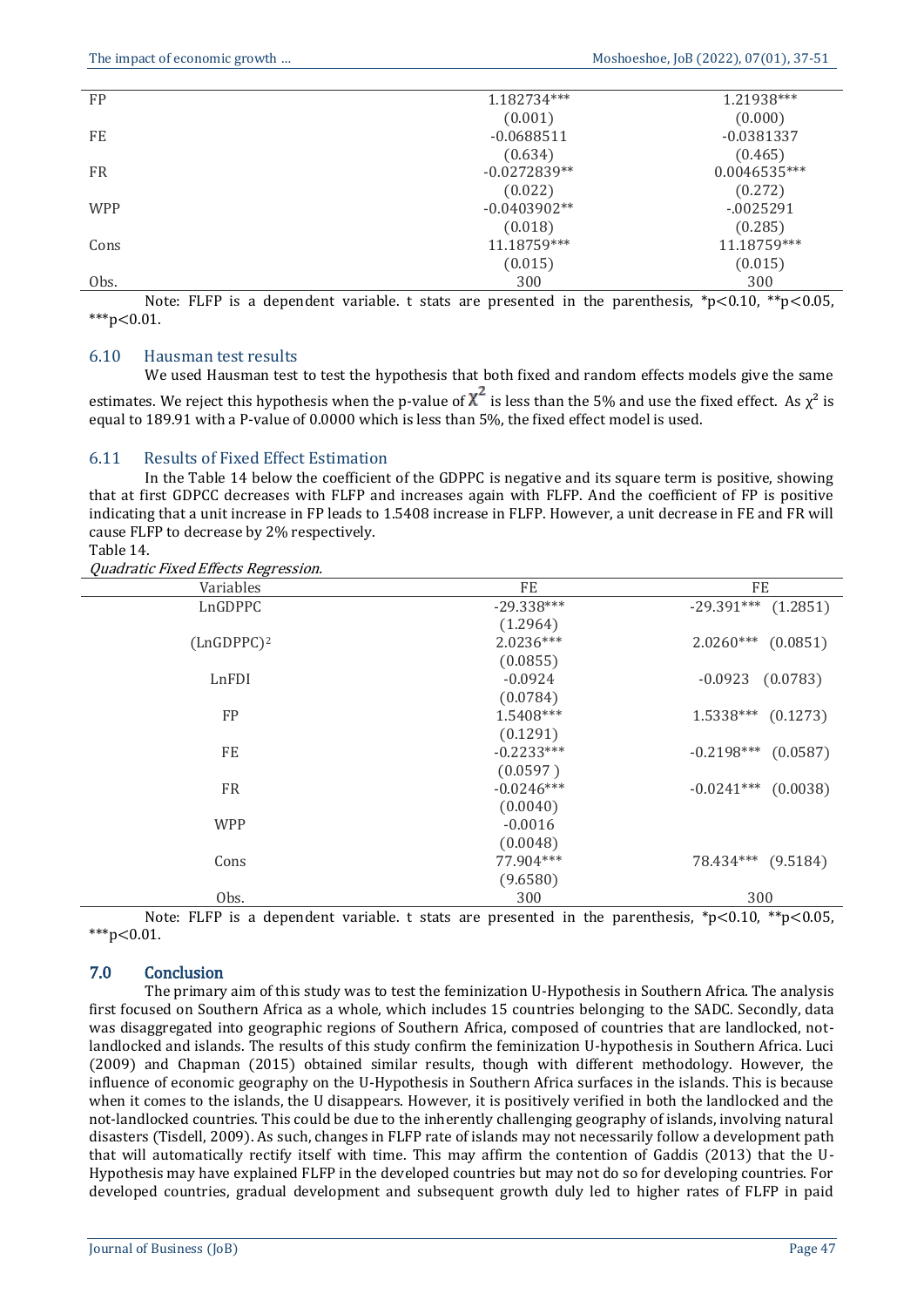employment (Boserup, 1970; Luci, 2009; Olivetti, 2013; Goldin, 1995). But for for some developing countries, the explanation of the U-Hypothesis may require additional factors such as the economic geography, to fully address the dynamics of FLFP especially in Southern Africa. Although, landlocked countries face economic setbacks due to lack of access to the sea (Gallup et al., 1999) and cross border trade challenges (Blumberg et al., 2016; Gofhamodimo, 2018), the results of this study confirms the U-Hypothesis in the landlocked. This may be explained by the fact that already a considerable per centage of women in Southern Africa is engaged in cross border trade for employment (Gofhamodimo, 2018). By implication, landlocked countries may be propelled to depend on the not-landlocked countries for employment. In turn this may have a spill-over effect such that economic expansion in the not-landlocked economies, may enhance more women from the landlocked countries to engage in cross border trade. Likewise, Çağatay and Özler (1995) attributes the changes in the FLFP rate to the structural changes in the economy. An important policy implication stemming from this study is that as SADC countries seek to improve employment outcomes for women in the region, the geographic diversity of the region should be given a careful consideration.

#### References

- African Development Bank. (2019, April 4). African Development Bank Regional Reports 2019. https://www.African Development Bank.org/en/news-and-events/east-africas-economy-races-aheadof-its-african-peers-modest-growth-forecast-for-the-rest-of-the-continent-african-development-bank-19161.
- Altuzarra, A., Gálvez-Gálvez, C., & González-Flores, A. (2019). *Economic Development and Female Labour Force* Participation: The Case of European Union Countries. https://doi.org/10.3390/su11071962.
- Akinyemi, J. O., Solanke, B. L., and Odimegwu, C. O. (2018). Maternal Employment and Child Survival During the Era of Sustainable Development Goals: Insights from Proportional Hazards Modelling of Nigeria Birth History Data. *Annals of Global Health*, *84*(1), 15. https://doi.org/10.29024/aogh.11.
- Anyanwu, J. C., & Augustine, D. (2013). Gender Equality in Employment in Africa: Empirical Analysis and Policy Implications. African Development Review, 25(4), 400–420. https://doi.org/10.1111/1467- 8268.12038.
- Altman, M., & Pannell, K. ( 2012). Policy Gaps and Theory Gaps: Women And Migrant Domestic Labor. *Feminist Economics*, 291 - 315.
- Backhaus, A. & Loichinger, E. (2021) Female labour force participation in sub-Saharan Africa: A cohort analysis. WIDER Working Paper 2021/60. Helsinki: UNU-WIDER.
- Blumberg, Malaba, & Meyers. (2016). Women Cross-Border Traders in Southern Africa: Contributions, Constraints, and Opportunities in Malawi and Botswana (No. 674-C-00-10-00075-00). AECOM International Development.
- Boserup, E. (1970). *Women's Role in Economic Development.* New York: St. Martin's Press.
- Cagatay, N., & Ozler, S. (1995). Feminization of the labour force: The Effects of long-term Development and Structural Adjustment. World Development Elsevier, 23. https://doi.org/10.1016/0305- 750X(95)00086-R.
- Chapman, K. A. (2015). Economic Development and Female Labor Force Participation in the Middle East and North Africa: A Test of the U-Shape Hypothesis. Gettysburg Economic Review, 8(3), 20.
- Durand, J.D. (1975). *The Labor Force in Economic Development*. Princeton: Princeton University Press.
- Evans, A. (2016). The Decline of the Male Breadwinner and Persistence of the Female Carer: Exposure, Interests, and Micro–Macro Interactions. *Annals of the American Association of Geographers, 106*(5), 1135-1151.
- Fatima, A., & Sultana, H. (2009). Tracing out the U-shape relationship between female labor force participation rate and economic development for Pakistan. *International Journal of Social Economics*, 36(1/2), 182– 198. https://doi.org/10.1108/03068290910921253.
- Fernández, R. (2013). Cultural Change as Learning: The Evolution of Female Labor Force Participation over a Century. *American Economic Review, 103(1)*, 472-500.
- Gaddis, I., & Klasen, S. (2011). Economic Development, Structural Change and Women's Labor Force Participation: A Reexamination of the Feminization U Hypothesis, Discussion Papers, No. 71, Georg-August-Universität Göttingen, Courant Research Centre - Poverty, Equity and Growth (CRC-PEG), Göttingen.
- Gaddis, I., & Ranzani, M. (2020). Fostering Labour Force Participation among Mauritian Women. 42. https://policycommons.net/artifacts/1259571/fostering-labor-force-participation-among-mauritianwomen-quantitative-and-qualitative-evidence/1829823/ on 06 Feb 2022. CID: 20.500.12592/dg2c3m.
- Gallup, J. L., Sachs, J. D., & Mellinger, A. D. (1999). Geography and Economic Development. International Regional Science Review, 22(2), 57.
- Gofhamodimo, S. B. (2018). Experiences and Challenges of Women in SADC Region: The Case of Trade and Agriculture Sector. Southern African Trust.
- Goldin, C. (1995). The U-shaped Female Labour Force Function in Economic Development and Economic History. In T. PaulSchultz (Ed.), Schultz TP Investment in Women's Human Capital and Economic Development. University of Chicago Press.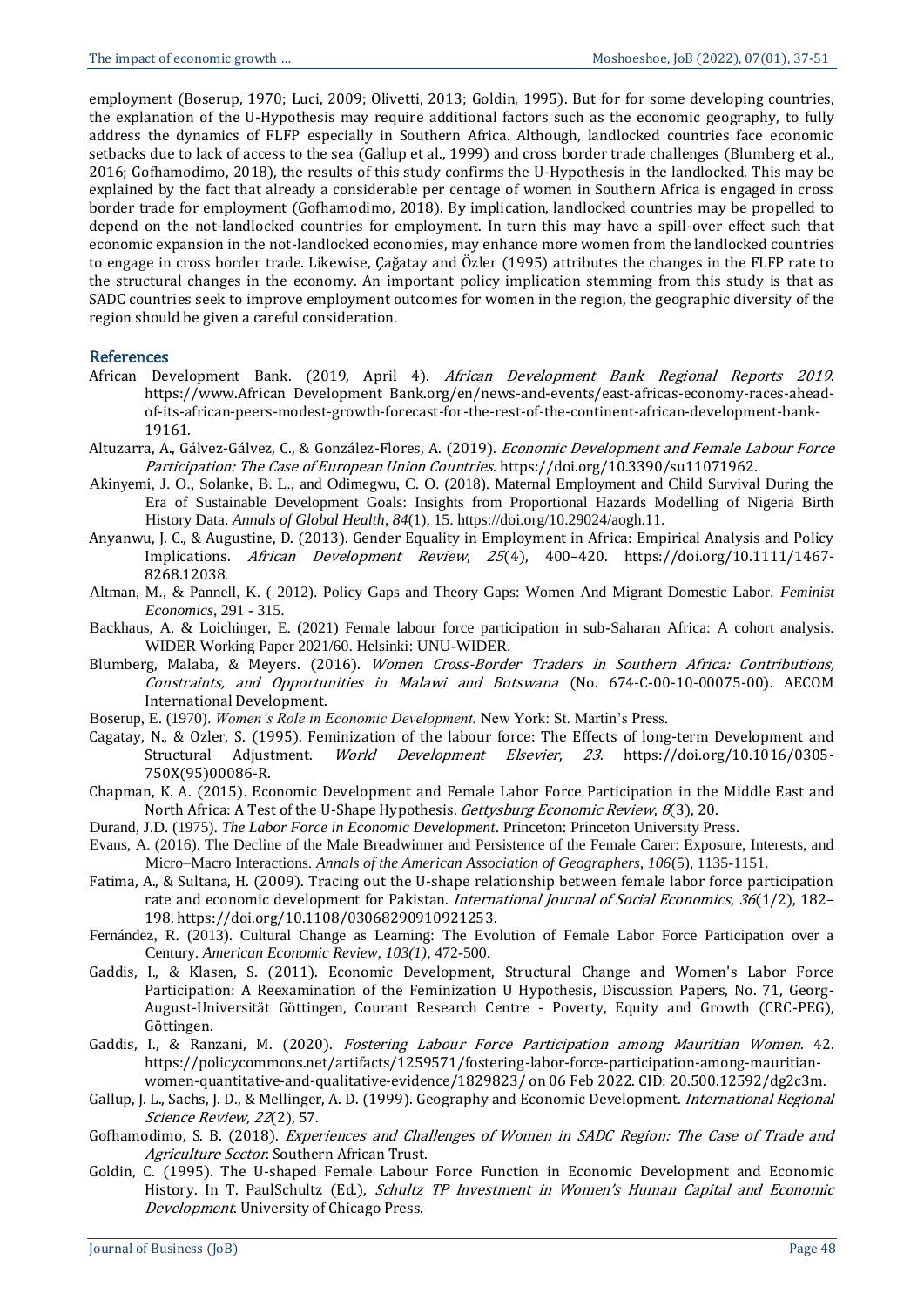- Hansen, B. E. (1999). Threshold effects in Non-dynamic Panels: Estimation, Testing, and Inference. *Journal of* Econometrics, 93(2), 345–368. https://doi.org/10.1016/S0304-4076(99)00025-1.
- Herrera, C., Sahn, D., & Villa, K. (2016). Early Fertility and Labor Market Segmentation: Evidence from Madagascar. Human Capital Growth Conference, 31. http://ageconsearch.umn.edu › record › files › Ear.
- Huang, J., Liu, Q., Cai, X., Hao, Y., & Lei, H. (2018). The Effect of Technological Factors on China's Carbon Intensity: New evidence from a Panel Threshold Model. *Energy Policy, Elsevier,* 32-42.
- Idowu, O. O., & Owoeye, T. (2019). Female Labour Force Participation in African Countries: An Empirical Analysis. *Indian Journal of Human Development,* 13(3), 278–293.
- Iheonu, C. O., Nwodo, O., Anaduaka, U., & Ekpo, U. (2020). Inequality and Female Labour Force Participation in West Africa. European Journal of Government and Economics, 9(3), 252-264. https://doi.org/10.17979/ejge.2020.9.3.6717.
- Klasen, S., and Pieters, J. (2012). Push or Pull? Drivers of Female Labour Force Participation during India's Economic Boom. 36.
- Klasen. (2019). The World Bank Research Observer, 34(2),161–197.
- Lahoti, R., & Swaminathan, H. (2016). Economic Development and Women's Labor Force Participation in India. Feminist Economics, 22(2), 168-195.
- Lechman, E., and Kaur, H. (2015). Economic growth and female labor force participation verifying the Ufeminization hypothesis. New evidence for 162 countries over the period 1990-2012, Economics and Sociology, 8(1), 246-257. DOI: 10.14254/2071- 789X.2015/8-1/19.
- Luci, A. (2009). Female Labor Market Participation and Economic Growth. Int. J. Innovat. Sustain. Dev. 4, 97-108.
- Mammen, K., & Paxson, C. (2000). Women's Work and Economic Development. The Journal of Economic Perspectives, 141-164.
- Nafziger, E. (2006). *Economic Development.* Cambridge : Cambridge University Press.
- Ntuli, M., & Wittenberg, M. (2013). Determinants of Black Women's Labour Force Participation in Post Apartheid South Africa. *Journal of African Economies*, 22(3), 347-374.
- Nyamweda, and Morna, L. (2019). *State of Women in SADC 2019* (305.3 GEN). Gender Links. https://genderlinks.org.za/wp-content/uploads/2019/08/StateOfWomenSADC2019rev2.pdf.
- Olivetti, C. (2013). The Female Labor Force and Long-Run Development: The American Experience in Comparative Perspective. Working Paper No. 19131.
- Obasi, G. (1994). Natural Disasters and Sustainable Development of Small Developing Islands. In Ndegwa, etal. (1995). Small Islands, Big Issues Crucial Issues in the Sustainable Development of Small Developing Islands. UNU World Institute for Development Economics Research.
- Pimkina, S., & De la Flor, L. (2020). Promoting Female Labor Force Participation. The World Bank*.*
- Psacharopoulos, G., & Tzannatos, Z. (1989). Female labour force participation: An International Perspective. World Bank Research Observer, 4. https://doi.org/10.1093/wbro/4.2.187.
- Rogan, M., & Skinner, C. (2020). The Covid-19 Crisis and the South African Informal Economy: 'Locked out' of Livelihoods and Employment. *National Income Dynamics Study*.
- SADC. (2020). SADC Selected Economic and Social Indicators 2019 (pp. 1–54). Southern African Development Community (SADC) Secretariat.
	- https://www.sadc.int/files/2916/0102/7136/Selected\_Indicators\_2020\_September\_11v2.pdf.
- Sackey, H. A. (2005). Female Labour Force Participation in Ghana: The Effects of Education. AERC Research Paper, No. 150. Nairobi: African Economic Research Consortium.
- Shirazi, F. (2012). Information and Communication Technology and Women Empowerment in Iran. Telematics and Informatics, 29(1), 45–55. https://doi.org/10.1016/j.tele.2011.02.001.
- Sinha, J. N. (1967). Dynamics of Female Participation in Economic Activity in a Developing Economy. *Dynamics* of Female Participation in Economic Activity in a Developing Economy, <sup>4</sup>, 336–337.
- Tam, H. (2011). U-shaped Female Labour Participation with Economic Development: Some Panel Data Evidence. Economics Letters, 110. https://doi.org/10.1016/j.econlet.2010.11.003.
- Tandrayen-Ragoobur, Ummersingh, & Bundhoo. (2011). The Power to Choose: Women and Labour Market Decisions in Mauritius. Journal of Emerging Trends in Economics and Management Sciences, 2(3), 193– 205.
- Tisdell, C. A. (2009). Economic Challenges Faced by Small Island Economies: An Overview. In Economic Theory, Applications and Issues Working Papers (No. 90627; Economic Theory, Applications and Issues Working Papers). University of Queensland, School of Economics. https://ideas.repec.org/p/ags/uqseet/90627.html.
- Verme, P. (2014). Economic Development and Female Labor Participation in the Middle East and North Africa: A Test of the U-Shape Hypothesis. The World Bank: Washington, DC, USA.
- Wang, Q. (2015). Fixed-Effect Panel Threshold Model using Stata. The Stata Journal: Promoting Communications on Statistics and Stata, 15(1), 121–134. https://doi.org/10.1177/1536867X1501500108.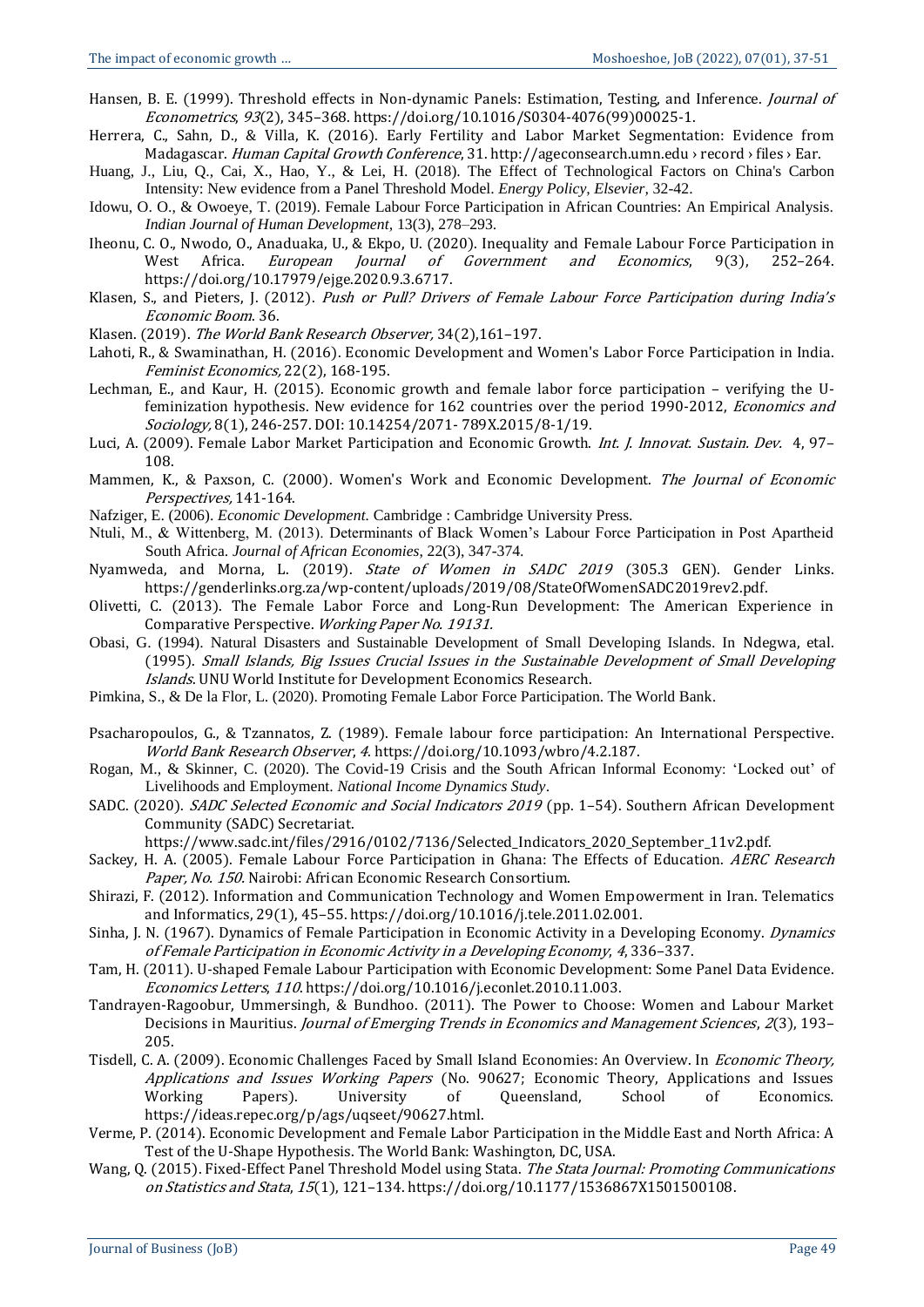Wang, Q., & Wang, X. (2021). Threshold effects of COVID-19-confirmed Cases on Change in Pollutants Changes: Evidence from the Chinese top ten cities. *Environmental Science and Pollution Research*, 28(33), 45756–45764. https://doi.org/10.1007/s11356-021-13980-w.

World Bank (2019). World Development Indicators, https://data.worldbank.org/indicator/sl.tlf.cact.zs.

Yakubu, Y.A. (2010). Factors influencing female labor force participation in South Africa in 2008. African Statistical Journal statistique africain, 86, p.85.

#### Appendixes

#### Appendix 1 List of SADC Countries and their population

| <b>SADC Member</b><br><b>States</b> | 2009    | 2010     | 2011     | 2012    | 2013    | 2014    | 2015    | 2016    | 2017    | 2018    | 2019    |
|-------------------------------------|---------|----------|----------|---------|---------|---------|---------|---------|---------|---------|---------|
| Angola                              | 22 099  | 22 802   | 23 533   | 24 29 2 | 25 080  | 25 901  | 26 681  | 27 503  | 28 359  | 29 250  | 30 175  |
| <b>Botswana</b>                     | 1951    | 1988     | 2025     | 2063    | 2 101   | 2 1 5 6 | 2 1 9 5 | 2 2 3 0 | 2 1 5 5 | 2 3 0 3 | 2 3 3 9 |
| <b>Comoros</b>                      | 669     | 687      | 705      | 724     | 744     | 764     | 785     | 806     | 828     | 851     | 851     |
| <b>DRC</b>                          | 70 391  | 72884    | 75 259   | 77817   | 80 462  | 83 197  | 85 0 26 | 86 895  | 88 806  | 91 724  | 97 356  |
| <b>Eswatini</b>                     | 1044    | 1055     | 1 0 6 7  | 1 0 8 0 | 1 0 9 3 | 1 1 0 6 | 1 1 1 9 | 1 1 3 2 | 1 0 9 3 | 1 1 2 0 | 1 1 3 4 |
| Lesotho                             | 1887    | 1892     | 1897     | 1901    | 1 908   | 1916    | 1924    | 1942    | 1953    | 2 183   | 2 1 2 5 |
| <b>Madagascar</b>                   | 19601   | 20 14 2  | 20 696   | 21 263  | 21842   | 22 4 34 | 23 040  | 23 658  | 24 290  | 25 680  | 26 969  |
| <b>Malawi</b>                       | 13520   | 13 948   | 14 389   | 14 845  | 15 317  | 15805   | 16311   | 16833   | 17 373  | 17 564  | 18 6 29 |
| <b>Mauritius</b>                    | 1 2 4 7 | 1 250    | 1 2 5 2  | 1 256   | 1 2 5 9 | 1 2 6 1 | 1 2 6 3 | 1 2 6 3 | 1 2 6 5 | 1 2 6 5 | 1 2 6 6 |
| <b>Mozambique</b>                   | 21803   | 22 4 1 7 | 23 050   | 23 701  | 24 366  | 25 042  | 25728   | 26 4 24 | 27 864  | 28 586  | 29 3 18 |
| <b>Namibia</b>                      | 2 1 0 3 | 2 1 4 3  | 2 1 1 6  | 2 1 5 5 | 2 196   | 2 2 3 8 | 2 2 8 1 | 2459    | 2 3 6 9 | 2414    | 2459    |
| <b>Seychelles</b>                   | 87      | 88       | 87       | 87      | 89      | 91      | 93      | 95      | 96      | 97      | 98      |
| <b>South Africa</b>                 | 50 545  | 51 329   | 52 129   | 52 930  | 53 751  | 54 574  | 55 407  | 56 253  | 57 098  | 57 939  | 58775   |
| <b>Tanzania</b>                     | 41916   | 43 187   | 44 4 8 5 | 44 929  | 46 356  | 47831   | 49 359  | 50 942  | 52 555  | 54 199  | 55 891  |
| <b>Zambia</b>                       | 12 6 26 | 13 093   | 13719    | 14 14 5 | 14 600  | 15 0 23 | 15474   | 15934   | 16 405  | 16887   | 17 381  |
| <b>Zimbabwe</b>                     | 12 231  | 12 3 36  | 12754    | 13 062  | 13 368  | 13 652  | 13 944  | 14 240  | 14 745  | 15 273  | 15 573  |
| <b>SADC Total</b>                   | 273 720 | 281 241  | 289 163  | 296 251 | 304 532 | 312 992 | 320 630 | 328 608 | 337 254 | 347 334 | 360 339 |

#### Source:(SADC, 2020)

# Appendix 2 Description of Variables

| Variable                                                         | Code         | Description                                                                                                           |
|------------------------------------------------------------------|--------------|-----------------------------------------------------------------------------------------------------------------------|
| Female labour force<br>participation                             | <b>FLFP</b>  | Economically active women aged 15 to 64, who can supply labor for the<br>production of goods and services             |
| Gross domestic<br>product per capita<br><b>Control Variables</b> | <b>GDPPC</b> | A measure for economic growth in current U.S. dollars.                                                                |
| <b>Female Population</b>                                         | FP           | Female population between the ages 15 to 64, which counts all residents<br>regardless of legal status or citizenship. |
| Fertility rate                                                   | <b>FR</b>    | The average number of children a woman gives birth to                                                                 |
| Self-employment                                                  | FE           | The proportion of female employers                                                                                    |
| Women Political<br>Participation                                 | <b>WPP</b>   | Share of women in leadership positions measured by number of women<br>who are in parliament.                          |
| Geographic location                                              | <b>TI</b>    | A categorical variable divided into three: (a) Landlocked; (b) not<br>landlocked; (c) Island                          |
| Other Codes                                                      |              |                                                                                                                       |
|                                                                  | $q_{it}$     | Threshold critical value                                                                                              |
|                                                                  | γ            | Threshold variable (Gamma)                                                                                            |
|                                                                  | I(.)         | Index function                                                                                                        |
| $\sim$ $\sim$ $\sim$                                             | $u_i$        | Entity fixed effect                                                                                                   |

Source: Author's compilation based on literature perused

#### Appendix 3 Geographic Locations of SADC